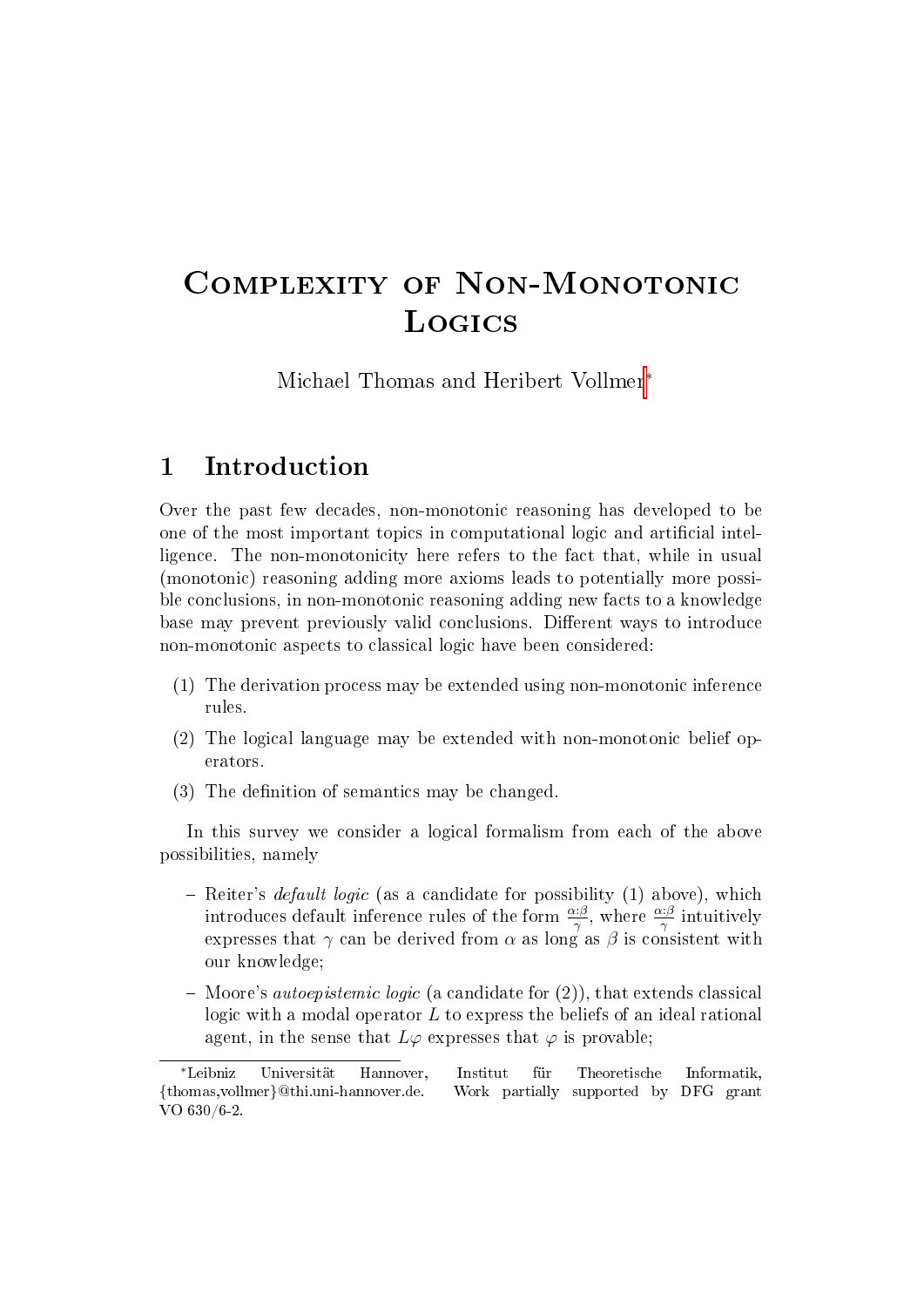$-McCart$  *o*'s *circumscription* (as candidate for  $(3)$ ), which restricts the semantics to the minimal models of a formula or set of formulae.

Additionally we survey abduction, where one is not interested in inferences from a given knowledge base but in computing possible explanations for an observation with respect to a given knowledge base.

Complexity results for different reasoning tasks for propositional variants of these logics have been studied already in the nineties. It was shown that in each case, the complexity is higher than for usual propositional logic (typically complete for some level of the polynomial-time hierarchy). In recent years, however, a renewed interest in complexity issues can be observed. One current focal approach is to consider parameterized problems and identify reasonable parameters that allow for FPT algorithms. In another approach, the emphasis lies on identifying fragments, *i.e.*, restriction of the logical language, that allow more efficient algorithms for the most important reasoning tasks.

In this survey we focus on this second aspect. We describe complexity results for fragments of logical languages obtained by either restricting the allowed set of operators  $(e,q)$ , forbidding negations one might consider only monotone formulae) or by considering only formulae in conjunctive normal form but with generalized clause types (which are also called Boolean constraint satisfaction problems).

The algorithmic problems we consider are suitable variants of satisfiability and implication in each of the logics, but also certain *counting problems*. where one is not only interested in the existence of certain objects (e.g., models of a formula) but asks for their number.

# 2 Post's Lattice

In 1941, Post showed that the sets of Boolean functions closed under projections and arbitrary composition, called clones, form a lattice containing only countably infinite such closed sets, and he identified a finite base for each of them [\[55\]](#page-30-0). The closure operation, denoted by  $[\cdot]$ , is not arbitrarily chosen but rather captures an intuitive understanding of expressiveness: Given a set B of Boolean functions, [B] denotes the set of Boolean functions expressible using functions from  $B$ , or equivalently: computable with Boolean circuits with gates performing functions from B. Moreover, it is well behaved with respect to computational complexity; e.g., if  $\Pi(B)$  is a decision problem defined over Boolean circuits with gates corresponding to Boolean functions from B, then  $\Pi(B) \leq_m^{\log} \Pi(B')$  for all finite sets  $B'$  of Boolean functions such that all functions from B can be expressed in B', i.e.,  $B \subseteq [B']$ . Similar statements hold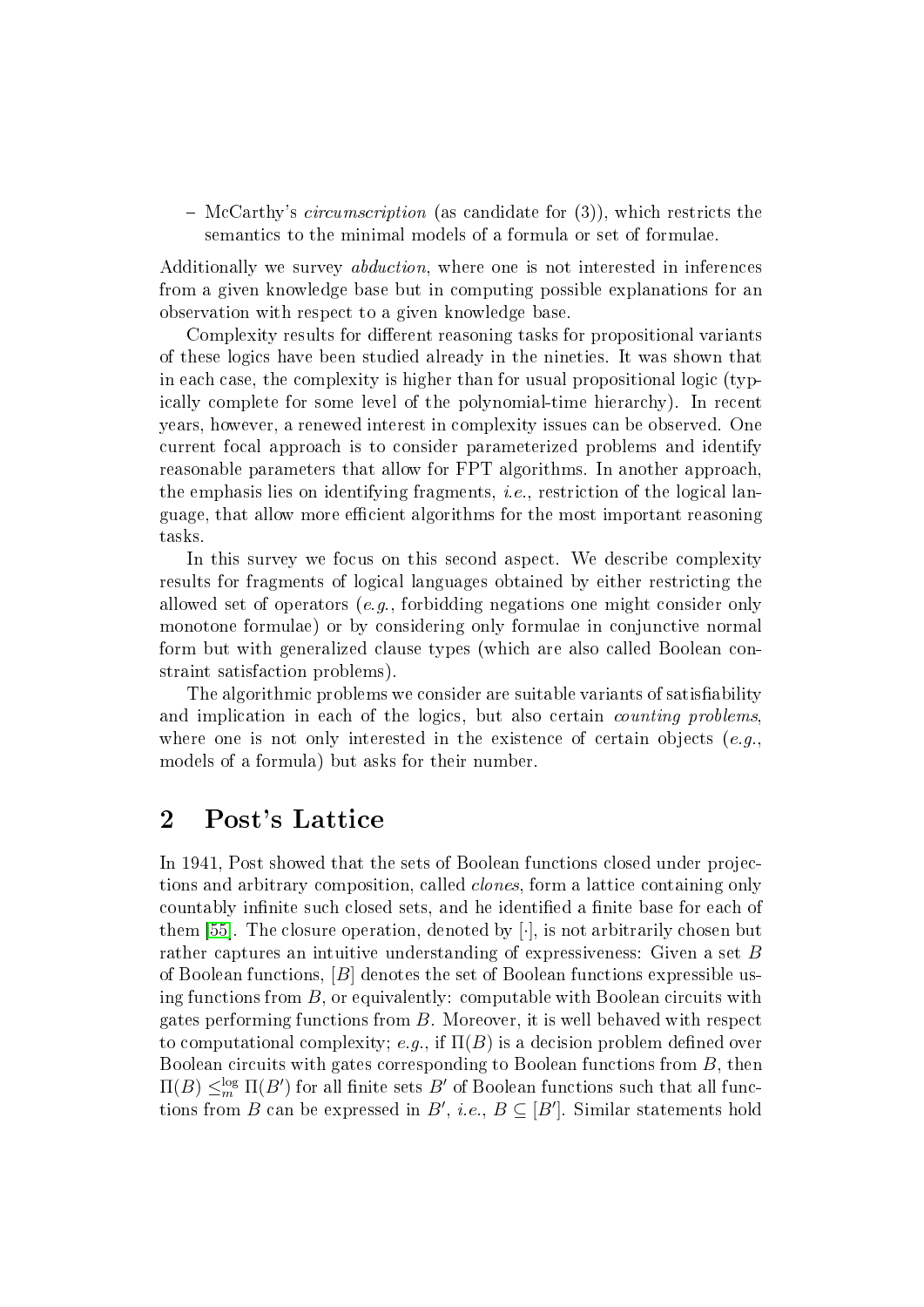for decision problems defined over Boolean formulae (see [\[65\]](#page-31-0)). Post's lattice thus holds the key to study and classify the computational complexity of problems parameterized by finite sets of available Boolean functions. In this section, we will define the required terms and notation to introduce Post's lattice.

Let  $\mathcal L$  be the set of propositional formulae, *i.e.*, the set of formulae defined via

$$
\varphi ::= a \mid f(\varphi, \ldots, \varphi),
$$

where a is a proposition and f is an n-ary Boolean function (we do not distinguish between connectives and their associated functions). For a finite set  $B$  set of Boolean functions, a  $B$ -formula is a Boolean formula using functions from B only. The set of all B-formulae is denoted by  $\mathcal{L}(B)$ .

A clone is a set of Boolean functions that is closed under superposition, *i.e.*, *B* contains all projections (that is, the functions  $I_m^n(x_1, \ldots, x_n) = x_m$  for  $n \in \mathbb{N}$  and  $1 \leq m \leq n$ ) and is closed under arbitrary composition [\[54\]](#page-30-1). For a set B of Boolean functions, we denote by  $[B]$  the smallest clone containing B and call B a base for [B]. A B-formula q is called B-representation of f if  $f \equiv q$ .

Post showed that the set of all clones ordered by inclusion together with meet  $A \wedge B = [A \cap B]$  and join  $A \vee B = [A \cup B]$  forms the lattice depicted in Figure [1.](#page-4-0) To give the list of all the clones, we need the following properties. Say that a set  $A \subseteq \{0,1\}^n$  is *c-separating*,  $c \in \{0,1\}$ , if there exists an  $i \in \{1, \ldots, n\}$  such that  $(a_1, \ldots, a_n) \in A$  implies  $a_i = c$ . Let f be an nary Boolean function and define the dual of  $f$  to be the Boolean function  $dual(f)(x_1, \ldots, x_n) := \neg f(\neg x_1, \ldots, \neg x_n)$ . We say that:

- $f$  is c-reproducing if  $f(c, ..., c) = c, c \in \{0, 1\};$
- f is c-separating if  $f^{-1}(c)$  is c-separating,  $c \in \{0, 1\}$ ;
- − f is c-separating of degree m if all  $A \subseteq f^{-1}(c)$  with  $|A| = m$  are cseparating;
- f is monotone if  $a_1 \leq b_1, \ldots, a_n \leq b_n$  implies  $f(a_1, \ldots, a_n) \leq f(b_1, \ldots, b_n);$
- f is self-dual if  $f \equiv \text{dual}(f)$ ; here,  $\text{dual}(f)(x_1, \ldots, x_n) = \neg f(\neg x_1, \ldots, \neg x_n);$
- f is affine if  $f(x_1, \ldots, x_n) \equiv x_1 \oplus \cdots \oplus x_n \oplus c$  with  $c \in \{0, 1\};$
- $\overline{f}$  is essentially unary if f depends on at most one variable.

The above properties canonically extend to sets of Boolean functions. The list of all clones is given in Table [1,](#page-3-0) where id denotes the identity  ${\rm I}_1^1$  and  ${\rm T}^{n+1}_n$  is the  $(n+1)$ -ary threshold function with threshold n defined as  $T_n^{n+1}(x_0,\ldots,x_n) :=$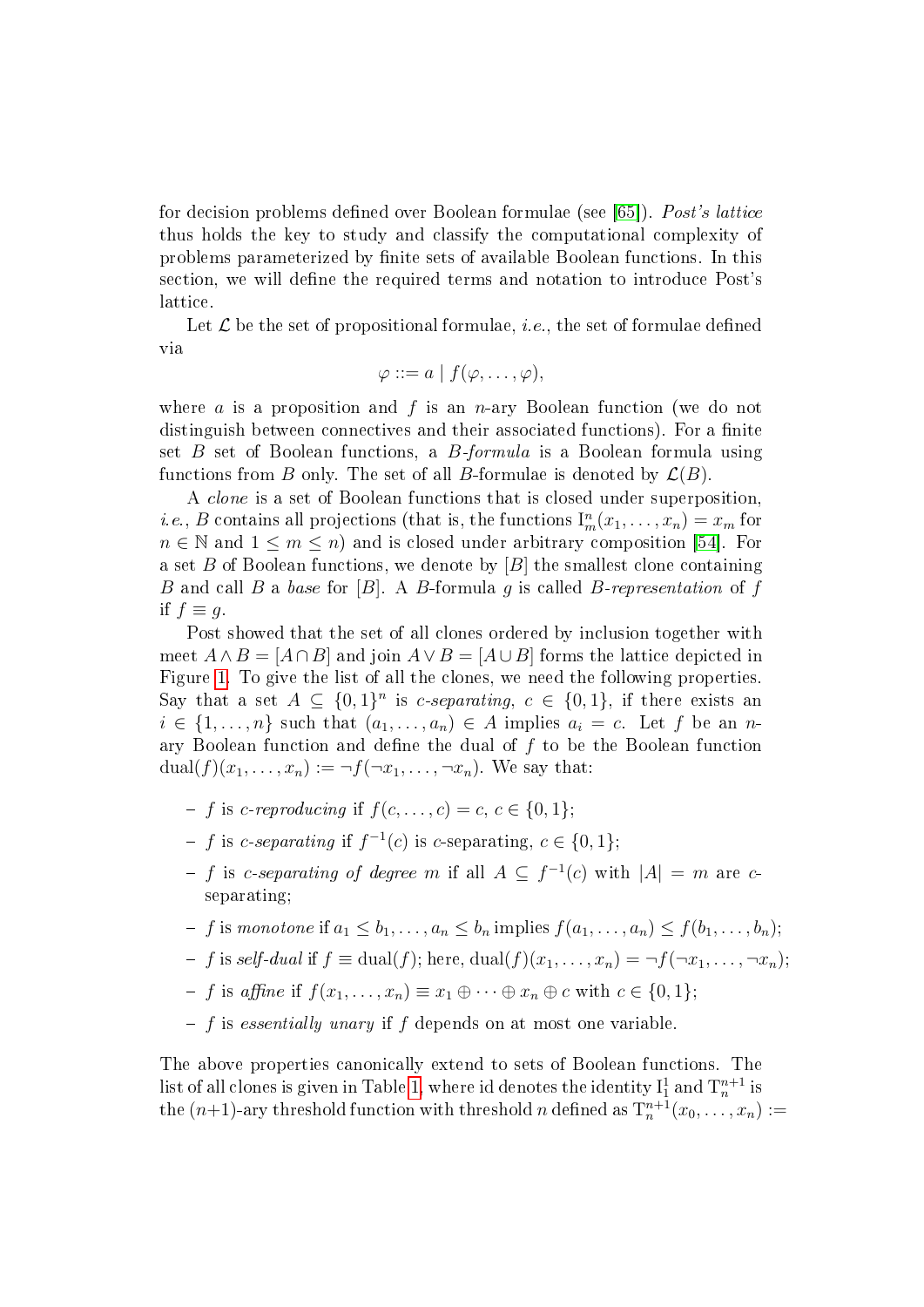| Clone               | Definition                                                                  | <b>Base</b>                                                            |
|---------------------|-----------------------------------------------------------------------------|------------------------------------------------------------------------|
| BF                  | All Boolean functions                                                       | $\{x \wedge y, \neg x\}$                                               |
| $R_0$               | ${f \in \mathsf{BF} \mid f \text{ is 0-reproducing}\}$                      | $\{x \wedge y, x \oplus y\}$                                           |
| $\mathsf{R}_1$      | ${f \in \mathsf{BF} \mid f \text{ is 1-reproducing}}$                       | ${x \vee y, x \leftrightarrow y}$                                      |
| $R_2$               | $R_0 \cap R_1$                                                              | ${x \vee y, x \wedge (y \leftrightarrow z)}$                           |
| Μ                   | ${f \in \mathsf{BF} \mid f \text{ is monotone}}$                            | $\{x \wedge y, x \vee y, 0, 1\}$                                       |
| $\mathsf{M}_0$      | $M \cap R_0$                                                                | ${x \wedge y, x \vee y, 0}$                                            |
| $M_1$               | $M \cap R_1$                                                                | $\{x \wedge y, x \vee y, 1\}$                                          |
| $M_2$               | $M \cap R_2$                                                                | $\{x \wedge y, x \vee y\}$                                             |
| $S_0$               | ${f \in \mathsf{BF} \mid f \text{ is } 0\text{-separating}}$                | ${x \rightarrow y}$                                                    |
| $\mathsf{S}_0^n$    | $\{f \in \mathsf{BF} \mid f \text{ is } 0\text{-separating of degree } n\}$ | ${x \rightarrow y, \text{dual}(T_n^{n+1})}$                            |
| $\mathsf{S}_1$      | ${f \in \mathsf{BF} \mid f \text{ is 1-separating}}$                        | $\{x \rightarrow y\}$                                                  |
| $\mathsf{S}_1^n$    | ${f \in \mathsf{BF} \mid f \text{ is 1-separating of degree } n}$           | $\{x \rightarrow y, \mathrm{T}_n^{n+1}\}\$                             |
| $\mathsf{S}_{02}^n$ | $\mathsf{S}_0^n \cap \mathsf{R}_2$                                          | $\{x \vee (y \wedge \neg z), \text{dual}(\mathrm{T}_n^{n+1})\}\$       |
| $\mathsf{S}_{02}$   | $S_0 \cap R_2$                                                              | $\{x \vee (y \wedge \neg z)\}\$                                        |
| $\mathsf{S}^n_{01}$ | $\mathsf{S}_0^n \cap \mathsf{M}$                                            | $\{\text{dual}(\mathbf{T}_{n}^{n+1}),1\}$                              |
| $S_{01}$            | $S_0 \cap M$                                                                | $\{x \vee (y \wedge z), 1\}$                                           |
| $S_{00}^n$          | $\mathsf{S}_0^n \cap \mathsf{R}_2 \cap \mathsf{M}$                          | $\{x \vee (y \wedge z), \text{dual}(\mathrm{T}_n^{n+1})\}\$            |
| $S_{00}$            | $S_0 \cap R_2 \cap M$                                                       | ${x \vee (y \wedge z)}$                                                |
| $\mathsf{S}^n_{12}$ | $\mathsf{S}_1^n \cap \mathsf{R}_2$                                          | $\{x \wedge (y \vee \neg z), \mathrm{T}_n^{n+1}\}\$                    |
| $S_{12}$            | $\mathsf{S}_1\cap\mathsf{R}_2$                                              | $\{x \wedge (y \vee \neg z)\}\$                                        |
| $\mathsf{S}^n_{11}$ | $\mathsf{S}_1^n \cap \mathsf{M}$                                            | $\{\mathrm{T}^{n+1}_n,0\}$                                             |
| $S_{11}$            | $S_1 \cap M$                                                                | ${x \wedge (y \vee z), 0}$                                             |
| $\mathsf{S}^n_{10}$ | $S_1^n \cap R_2 \cap M$                                                     | ${x \wedge (y \vee z),\mathrm{T}_{n}^{n+1}}$                           |
| $S_{10}$            | $S_1 \cap R_2 \cap M$                                                       | $\{x \wedge (y \vee z)\}\$                                             |
| D                   | ${f \in \mathsf{BF} \mid f \text{ is self-dual}}$                           | $\{(x \wedge y) \vee (x \wedge \neg z) \vee (\neg y \wedge \neg z)\}\$ |
| $D_1$               | $D \cap R_2$                                                                | $\{(x \wedge y) \vee (x \wedge \neg z) \vee (y \wedge \neg z)\}\$      |
| $D_2$               | $D \cap M$                                                                  | $\{(x \wedge y) \vee (x \wedge z) \vee (y \wedge z)\}\$                |
| L                   | ${f \in \mathsf{BF} \mid f \text{ is affine}}$                              | $\{x\oplus y,1\}$                                                      |
| $L_0$               | $L \cap R_0$                                                                | $\{x \oplus y\}$                                                       |
| $L_1$               | $L \cap R_1$                                                                | ${x \leftrightarrow y}$                                                |
| $L_2$               | $L \cap R_2$                                                                | $\{x\oplus y\oplus z\}$                                                |
| $L_3$               | $L \cap D$                                                                  | $\{x\oplus y\oplus z\oplus 1\}$                                        |
| E                   | ${f \in \mathsf{BF} \mid f \text{ is constant or a conjunction}}$           | $\{x\wedge y, 0, 1\}$                                                  |
| $E_0$               | $E \cap R_0$                                                                | $\{x \wedge y, 0\}$                                                    |
| $E_1$               | $E \cap R_1$                                                                | $\{x \wedge y, 1\}$                                                    |
| $E_2$               | $E \cap R_2$                                                                | $\{x \wedge y\}$                                                       |
| V                   | ${f \in \mathsf{BF} \mid f \text{ is constant or a disjunction}}$           | ${x \vee y, 0, 1}$                                                     |
| $V_0$               | $V \cap R_0$                                                                | ${x \vee y, 0}$                                                        |
| $V_1$               | $V \cap R_1$                                                                | $\{x \vee y, 1\}$                                                      |
| V <sub>2</sub>      | $V \cap R_2$                                                                | ${x \vee y}$                                                           |
| N                   | ${f \in \mathsf{BF} \mid f \text{ is essentially unary}}$                   | $\{\neg x, 0, 1\}$                                                     |
| N <sub>2</sub>      | $N \cap D$                                                                  | $\{\neg x\}$                                                           |
|                     | ${f \in \mathsf{BF} \mid f \text{ is constant or a projection}}$            | $\{id, 0, 1\}$                                                         |
| $\mathsf{I}_0$      | $I \cap R_0$                                                                | $\{id, 0\}$                                                            |
| $\mathsf{I}_1$      | $I\cap R_1$                                                                 | $\{id, 1\}$                                                            |
| $\mathsf{I}_2$      | $I \cap R_2$                                                                | $\{id\}$                                                               |

<span id="page-3-0"></span>Table 1: List of all clones with definition and bases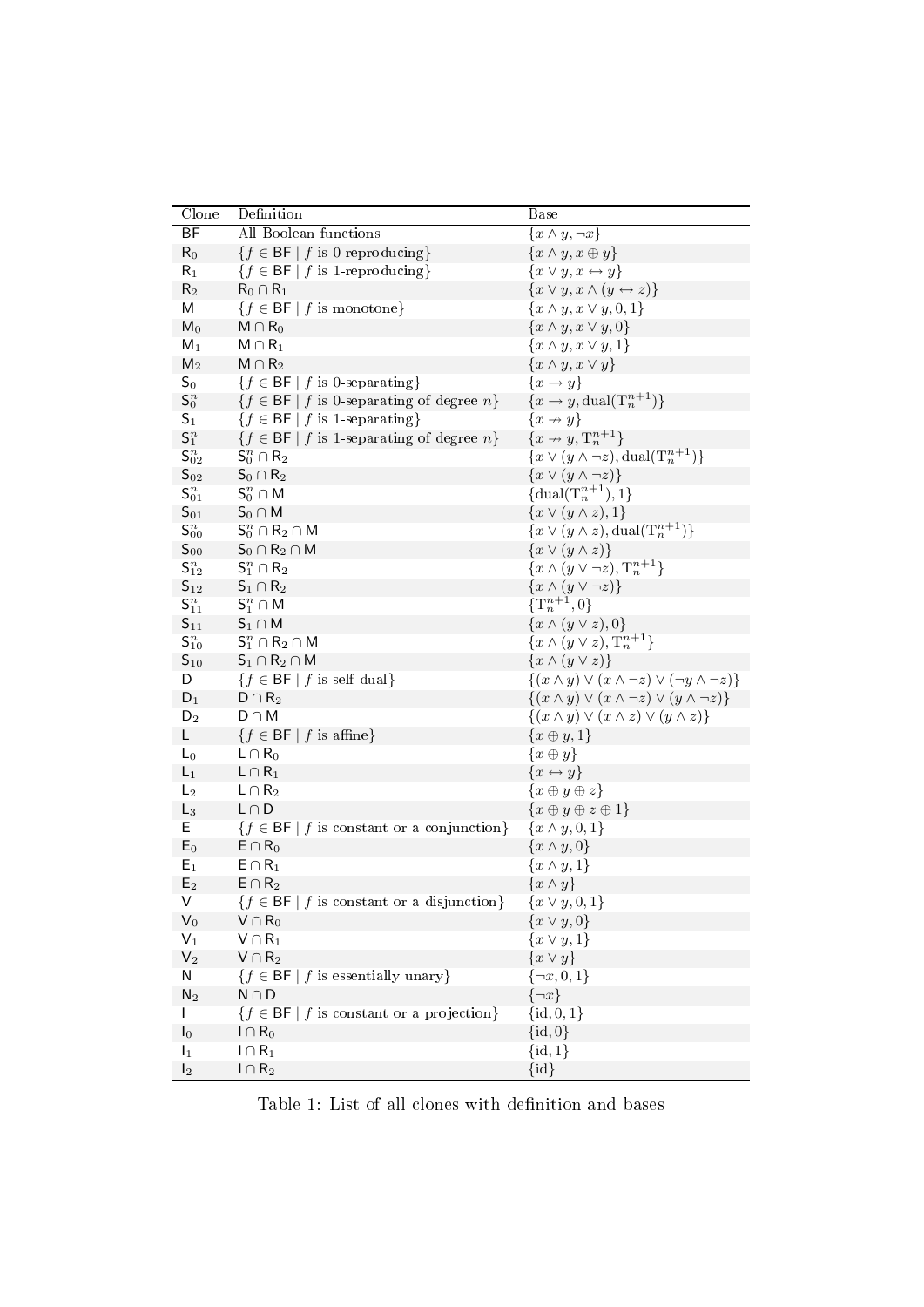

<span id="page-4-0"></span>Figure 1: Post's lattice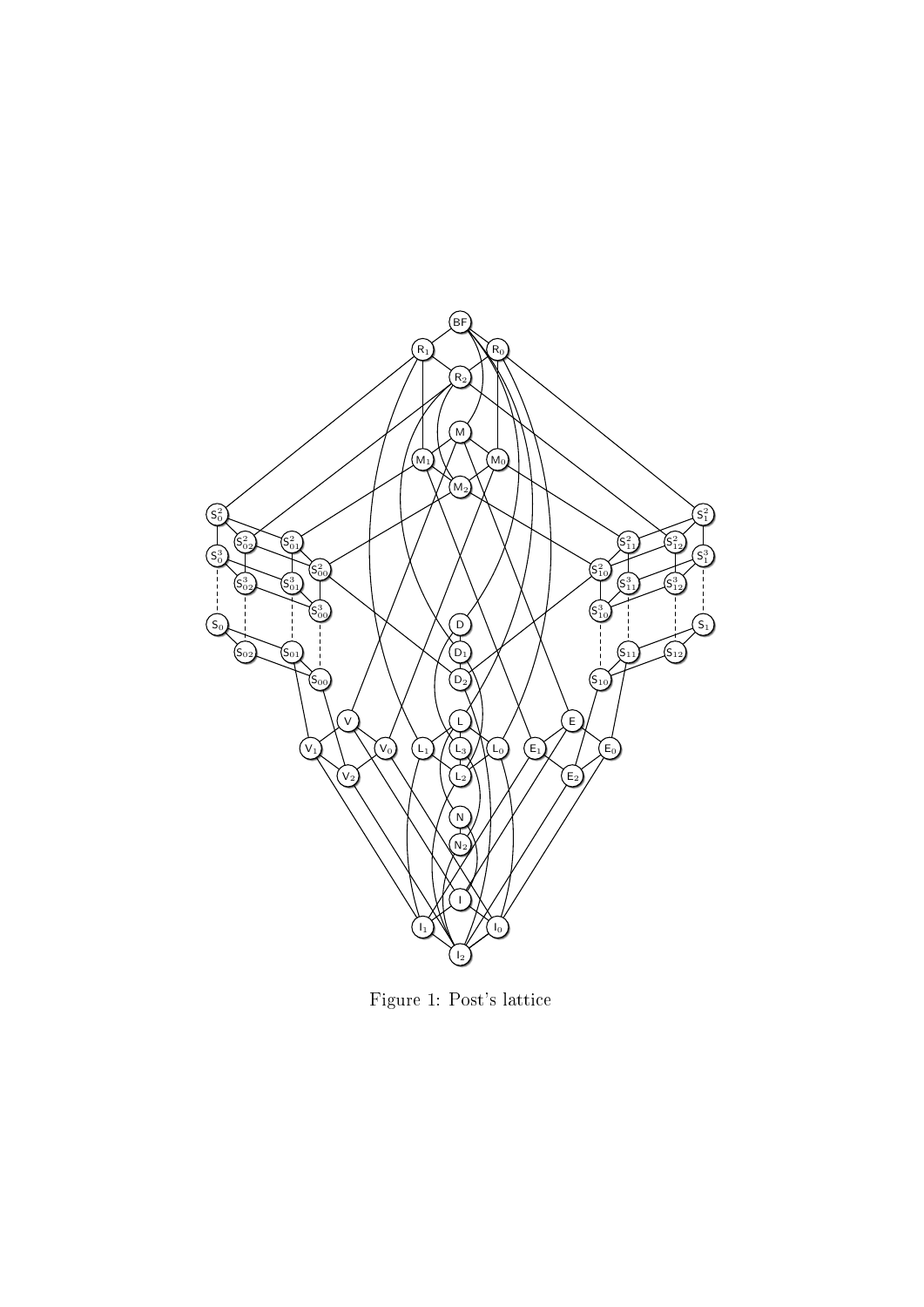$\bigvee_{i=0}^{n}(x_0\wedge\cdots\wedge x_{i-1}\wedge x_{i+1}\wedge\cdots\wedge x_n),$  *i.e.*,  $T_n^{n+1}(x_0,\ldots,x_n)$  is 1 if at least n of its inputs are 1.

The following easy observation, which will be useful in the subsequent sections, gives a a first example of the relationship between function-restricted sets of Boolean formulae.

<span id="page-5-0"></span>**Lemma 2.1** Let  $B$  be a finite set of Boolean functions and let  $L$  be a set of  $(B \cup \{1\})$ -formulae. Then L can be transformed in logspace into a set L' of  $B$ -formulae such that the number of satisfying assignments of  $L$  and  $L'$ coincide.

*Proof sketch.* The idea is to add a fresh proposition  $t$  to  $L$  and to replace all occurrences of the constant  $1$  with  $t$ . As a result we obtain that, for problems Π defined over sets of Boolean formulae,  $\Pi(B \cup \{1\}) \equiv_m^{\log} \Pi(B)$ .  $\Box$ 

# 3 Default Logic

Default logic is among the best known and most successful formalisms for non-monotonic reasoning. It was proposed by Raymond Reiter in 1980 [\[56\]](#page-30-2) and extends classical logic with *default rules, i.e.*, defeasible inference rules with an additional justification. These capture the process of deriving conclusions based on inferences of the form "in the absence of contrary information. assume . . .. As with few exceptions most of our knowledge about the world is almost true rather than an absolute truth, Reiter argued that his logic is an adequate formalization of the human reasoning under the *closed world as*sumption, which allows one to assume the negation of all facts not derivable from the given knowledge base.

Formally, a default rule is an expression of the form  $\frac{\alpha \beta}{\gamma}$ , where  $\alpha$ ,  $\beta$ ,  $\gamma$ are formulae;  $\alpha$  is called the *premise*,  $\beta$  is called *justification*, and  $\gamma$  is called *conclusion.* Further, a *default theory* is a pair  $(W, D)$ , where W is a set of formulae and D is a set of default rules. The intended interpretation of default rules is that  $\gamma$  holds if  $\alpha$  can be derived and  $\beta$  is consistent with our knowledge and beliefs about the world. It is this consistency condition that introduces the non-monotonicity:

**Example 3.1** Consider the default theory  $(W, D)$  with  $W := \{x\}, D :=$  $\{\frac{xy}{z}\}$ . Then we should be able to derive z from  $(W, D)$ , as x is a fact from W and y is consistent with the consequences of  $W \cup \{z\}$ . However, if W is extended with  $\{\neg y\}$  then W is no longer consistent with the justification of  $\frac{xy}{z}$  and we have no right to conclude z. The addition of  $\neg y$  to W thus invalidates the consequence z.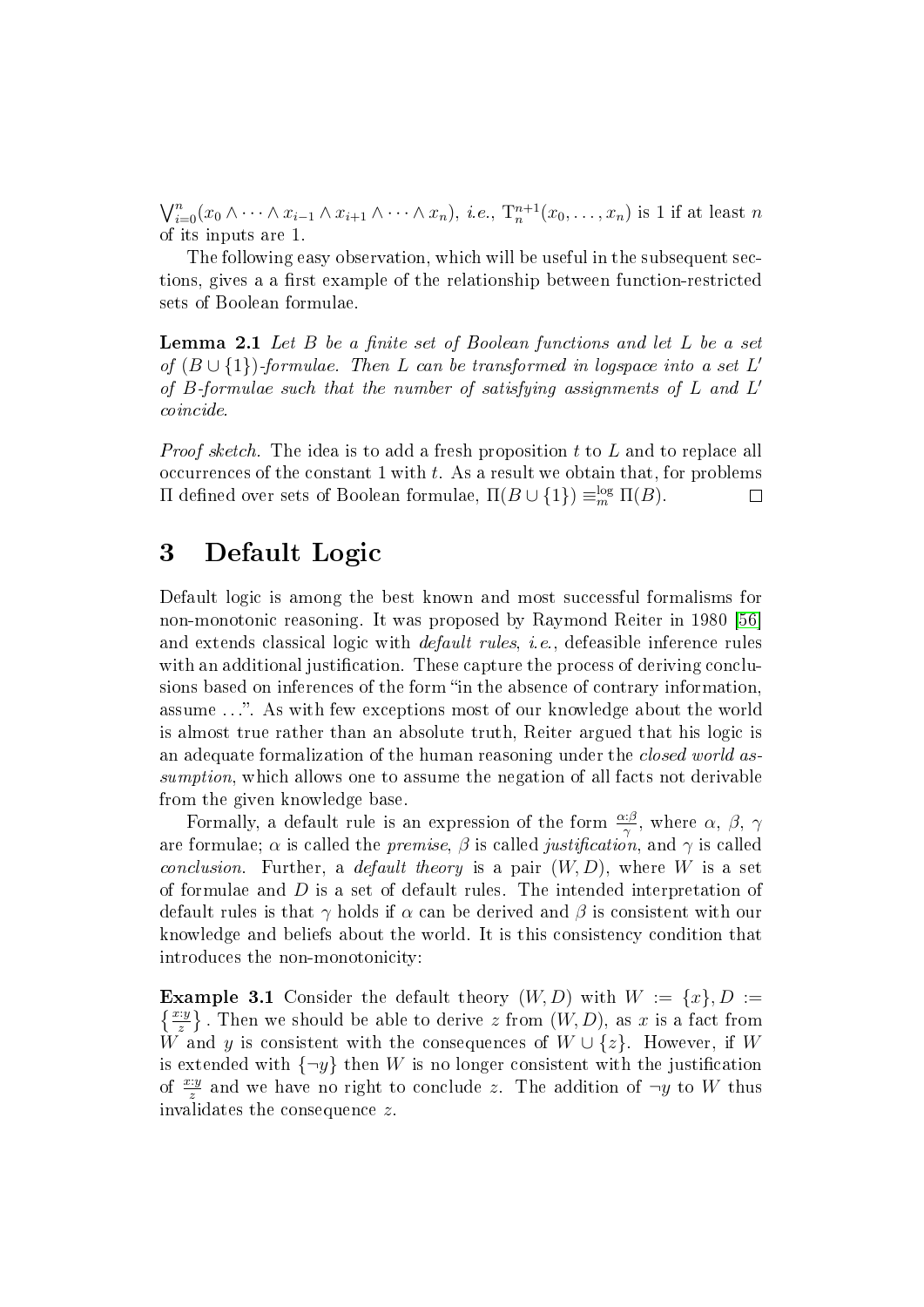As another consequence, the derivable knowledge depends on the set of applied defaults:

<span id="page-6-0"></span>**Example 3.2** Consider the default theory  $(\emptyset, D)$  with  $D := \begin{cases} \frac{1:x}{\neg\nu} & \text{if } v \leq \frac{1}{\neg\nu} \end{cases}$  $\frac{1:x}{\neg y}, \frac{1:y}{\neg x}$  $\frac{1:y}{\neg x}$ . If we apply the left default, then  $\neg y$  is derivable while the right default is blocked. as its justifications is inconsistent with the conclusion  $\neg y$ . On the other hand, if we apply the right default first, then  $\neg x$  is derived and the left default rule gets blocked.

Thus, to appropriately represent the knowledge derivable from a default theory, we introduce the notion of stable extensions.

**Definition 3.3 ([\[56\]](#page-30-2))** Let  $(W, D)$  be a default theory and E be a set of formulae. Let  $E_0 := W$  and  $E_{i+1} := \text{Th}(E_i) \cup \left\{ \gamma \mid$  $\alpha$ : $\beta$  $\frac{\partial \mu}{\partial \gamma} \in D, \alpha \in E_i \text{ and } \neg \beta \notin E$ . Then E is a stable extension of  $(W, D)$  if and only if  $E = \bigcup_{i \in \mathbb{N}} E_i$ .

Stable extensions can alternatively be characterized as the least fixed points of an operator  $\Gamma_{WD}$ : For a given default theory  $(W, D)$  and a set E of formulae, let  $\Gamma_{W,D}(E)$  be the smallest set of formulae such that

- 1.  $W \subset \Gamma(E)$ .
- 2.  $\Gamma(E)$  is deductively closed  $(i.e., \Gamma_{W,D}(E) = \text{Th}(\Gamma_{W,D}(E)))$ , and
- 3. for all  $\frac{\alpha:\beta}{\gamma} \in D$  with  $\alpha \in \Gamma_{W,D}(E)$  and  $\neg \beta \notin E$ , it holds that  $\gamma \in$  $\Gamma_{W,D}(E)$

(in this case, we also say that the default  $\frac{\alpha:\beta}{\gamma}$  is applicable).

**Proposition 3.4 ([\[56\]](#page-30-2))** Let  $(W, D)$  be a default theory and a E be a set of formulae. Then E is a stable extension of  $(W, D)$  iff E is a fixed point of  $\Gamma_{W,D}$ .

We have already observed in Example [3.2](#page-6-0) that a default theory may possess several stable extensions; indeed, a default theory with n default rules may have any number of different stable extensions between 0 and  $2^n$ . Thus the following questions naturally arise:

(Extension existence) Does a given default theory admit a stable extension?

(Credulous reasoning) Is a given formula contained in at least one stable extension of a given default theory?

 $(Skeptical reasoning)$  And, finally, is a given formula contained in all stable extensions of a given default theory?

The computational complexity of the corresponding decision problems was first explored by Kautz and Selman [\[38\]](#page-29-0), and Stillman [\[61\]](#page-30-3), who both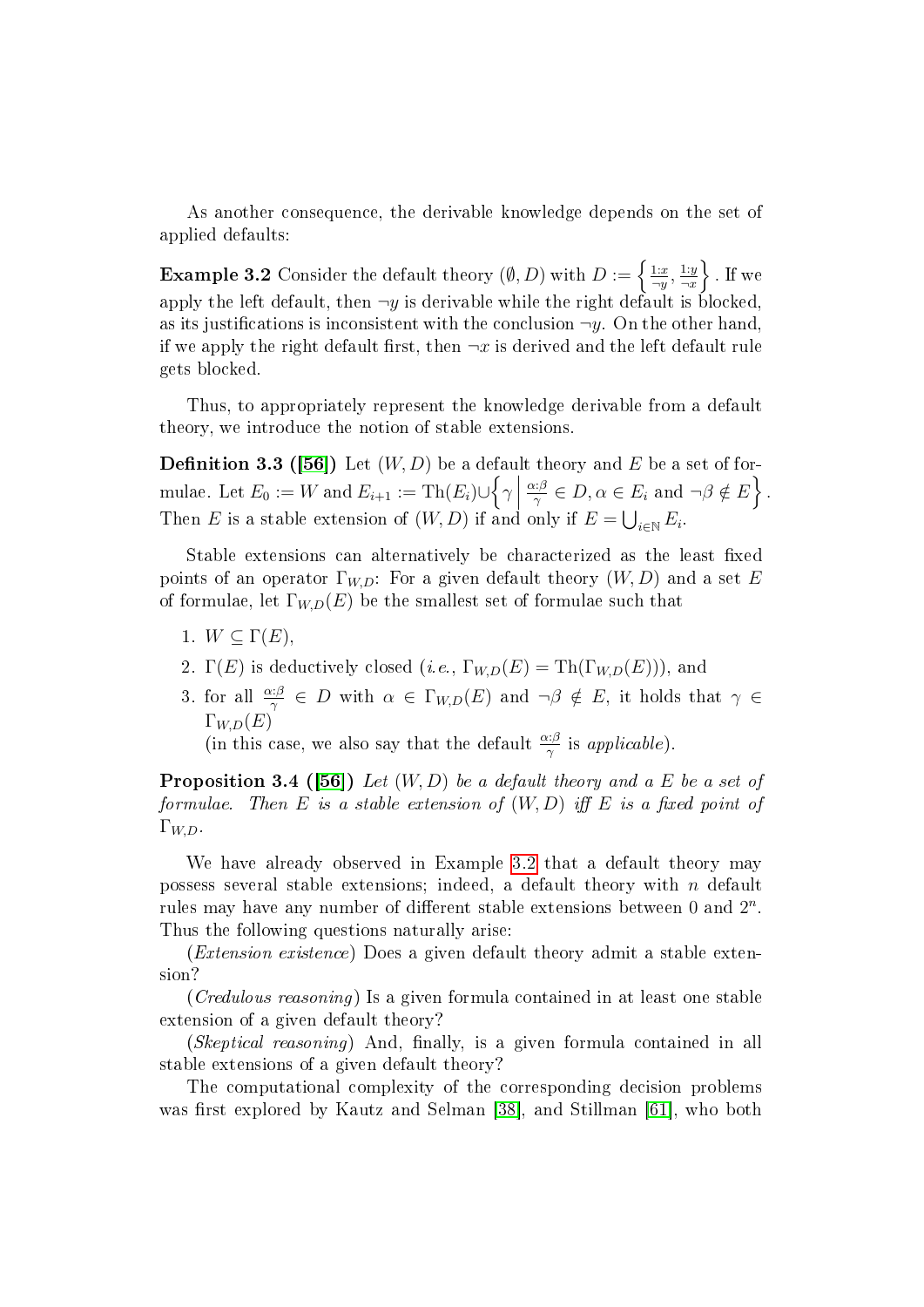presented results for syntactically restricted fragments of disjunction-free default logics. In 1992, Gottlob [\[24\]](#page-28-0) and Stillman [\[62\]](#page-30-4) then independently showed that the computational complexity of these questions is presumably higher than that of the corresponding satisfiability and implication problem in propositional logic:

<span id="page-7-1"></span>Theorem 3.5 ([\[24,](#page-28-0) [62\]](#page-30-4)) The extension existence problem and the credulous reasoning problem for default logic are  $\Sigma^\text{p}_2$ 2 -complete, whereas the skeptical *reasoning problem for default logic is*  $\Pi_2^{\text{p}}$  $2^{p}$ -complete.

More recently, Liberatore and Schaerf [\[41\]](#page-29-1) showed that model checking (*i.e.*, the task to decide whether a given assignment is a model of any extension of a given default theory) is  $\Sigma_2^{\rm p}$ 2 -complete, too. And Ben-Eliyahu-Zohary [\[4\]](#page-27-0) extended the complexity landscape of default logics with results on disjunction-free fragments dual to those studied by Kautz and Selman, and Stillman. The study of these fragments was motivated by embeddings of other formalisms into default logic. However, little was known about the complexity of not-disjunction-free default logics. In [\[7\]](#page-27-1), the authors devise a systematic study of the fragments of default logic obtained by restricting the set of available Boolean functions. The results provide insight into the source of the hardness of default reasoning and reveal the trade-off between expressivity and computational complexity of fragments of default logic.

To present the results, let  $B$  be a finite set of Boolean functions. Say that the default theory  $(W, D)$  is a B-default theory if  $W \cup \left\{\alpha, \beta, \gamma \mid \beta, \beta, \gamma, \gamma\right\}$ α:β  $\left\{\frac{\alpha:\beta}{\gamma}\right\} \subseteq \mathcal{L}(B)$ and let  $B$ -default logic denote default logic restricted to  $B$ -default theories.

<span id="page-7-0"></span>**Theorem 3.6 ([\[7\]](#page-27-1))** Let B be a finite set of Boolean functions. Then the extension existence problem for B-default logic is

- 1.  $\Sigma_2^{\rm p}$  $_2^{\text{p}}$ -complete if  $\mathsf{S}_1 \subseteq [B]$  or  $\mathsf{D} \subseteq [B]$ ,
- 2.  $\Delta_2^p$  $_2^{\text{p}}$ -complete if  $\mathsf{S}_{11} \subseteq [B] \subseteq \mathsf{M}$ ,
- 3. NP-complete if  $[B] \in \{N, N_2, L, L_0, L_3\}$ ,
- 4. P-complete if  $[B] \in \{V, V_0, E, E_0\},\$
- 5. NL-complete if  $[B] \in \{1, I_0\}$ , and
- 6. trivial in all other cases (that is, if  $[B] \subset R_1$ ),

via logspace many-one reductions.

A key observation to the proof of this theorem is the following lemma.

<span id="page-7-2"></span>**Lemma 3.7** Let B be a finite set of Boolean functions. If  $[B] \subseteq M$  then any B-default theory has at most one stable extension; if  $[B] \subseteq R_1$  then any B-default theory has at exactly one stable extension.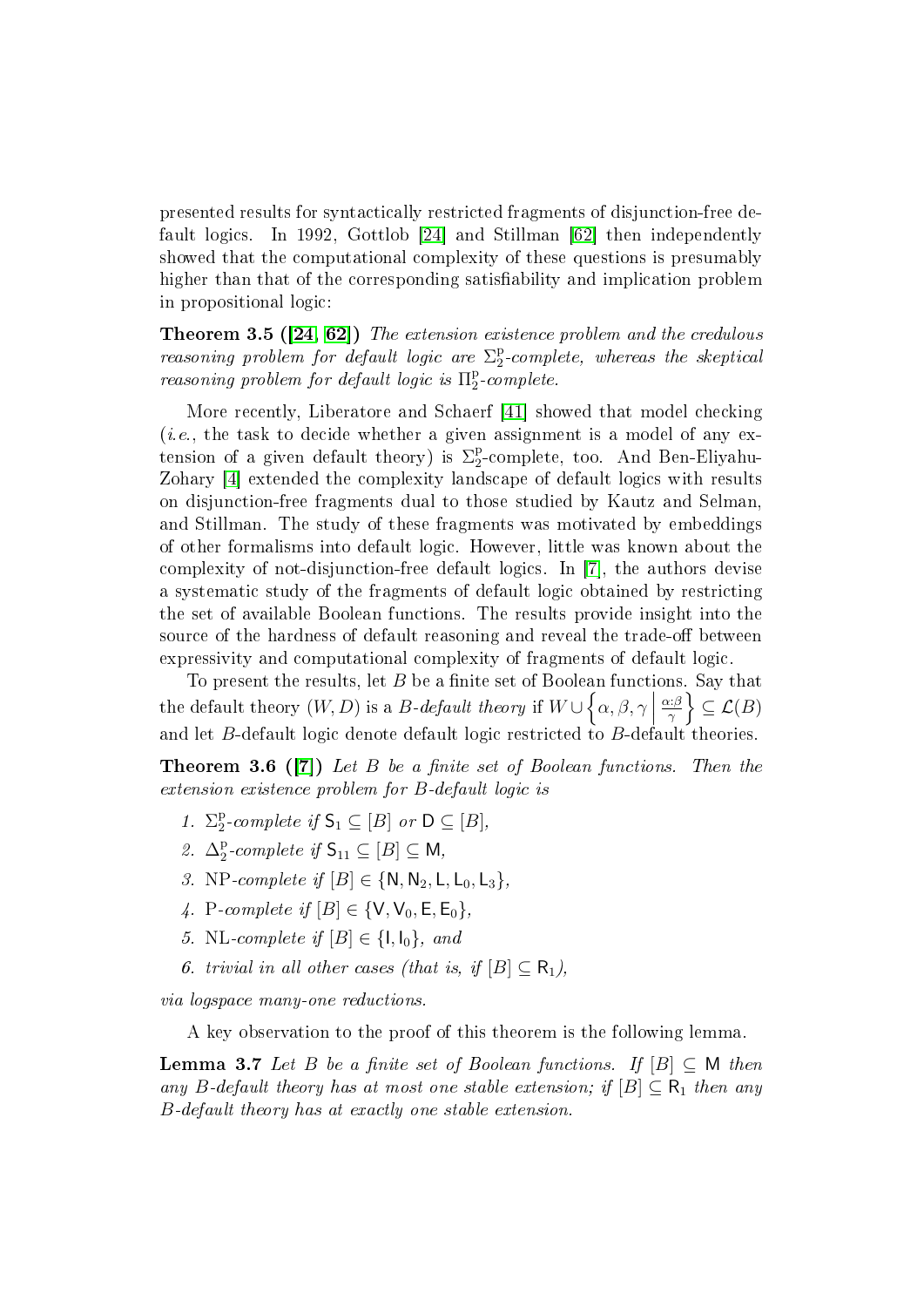*Proof.* Suppose first that  $[B] \subseteq M$ . Then each function  $f \in B$  is either 1reproducing or equivalent to 0. Default rules with a justification equivalent to 0 are not applicable unless W is inconsistent. As in this case  $\mathcal L$  is the only stable extension of the default theory [\[56,](#page-30-2) Corollary 2.3], we w.l.o.g. suppose that all justifications are 1-reproducing, *i.e.*,  $[B] \subseteq R_1$ . Now observe that the negation of a 1-reproducing function is not 1-reproducing while all consequents of 1-reproducing functions are. Indeed, if  $[B] \subseteq R_1$  then any stable extension of a default theory is consistent and satisfied by the assignment setting to 1 all propositions, which also satisfies the justification of each default rule. Thus any monotone default theory may possess at most one stable extension while any 1-reproducing default theory possesses exactly one stable extension.  $\Box$ 

We will sketch the proof of Theorem [3.6.](#page-7-0)

*Proof sketch.* For  $\mathsf{S}_1 \subseteq [B]$  or  $\mathsf{D} \subseteq [B]$ , the  $\Sigma_2^{\mathsf{p}}$ <sup>p</sup>-hardness follows from Theo-rem [3.5](#page-7-1) and Lemma [2.1,](#page-5-0) as  $[S_1 \cup \{1\}] = [D \cup \{1\}] = BF$  and the upper bound easily generalizes from  $\{\wedge, \vee, \neg\}$  to arbitrary sets of Boolean functions.

The case  $[B] \subseteq \mathsf{R}_1$  follows directly from Lemma [3.7.](#page-7-2) It hence remains to consider those sets B such that  $[B \cup \{1\}]$  contains the constant 0. These are all included in either the clone M or the clone L (or both).

For  $\mathsf{S}_{11} \subseteq [B] \subseteq \mathsf{M}$ , membership in  $\Delta_2^{\mathrm{p}}$  $_2^{\rm p}$  follows similarly from Lemmas [2.1](#page-5-0) and [3.7:](#page-7-2) the only way for a monotone default theory not to possess a stable extension is to contain a default rule  $\frac{\alpha:\beta}{\gamma}$  such that  $\gamma \equiv 0$ . It thus suffices to compute the set of applicable defaults using subsequent calls to a coNP-oracle for B-formula implication and to verify that their conclusions are satisfied by the assignment setting to 1 all propositions. It is straightforward to implement this as a  $\Delta_2^{\rm p}$  $_2^{\rm p}$ -algorithm. The  $\Delta_2^{\rm p}$ <sup>p</sup><sub>2</sub>-hardness on the other hand is established using a reduction from the sequentially nested satisfiabil*ity problem*, which was first identified to be  $\Delta_2^{\rm p}$ 2 -complete in [\[25,](#page-28-1) Theorem 3.4] (see also [\[40\]](#page-29-2)).

If one further restricts the set B such that  $[B] \in \{V, V_0, E, E_0\}$  (*i.e.*, [B ∪ {1}] does contain the Boolean constants and either conjunctions or disjunctions), then formula implication and the the extension existence problem become tractable [\[6\]](#page-27-2). Indeed, the problem becomes P-complete, as can be shown by a reduction from a variant of the circuit value problem.

Further restricting the set B such that  $[B] \in \{1, I_0\}$  (i.e.,  $[B \cup \{1\}]$  does only contain the Boolean constants) leads to default theories with rules whose premise and conclusion are a single proposition. As a result, the existence of a stable extension reduces to the complement of the reachability problem in directed graphs. Similarly, reachability in such graphs can be transformed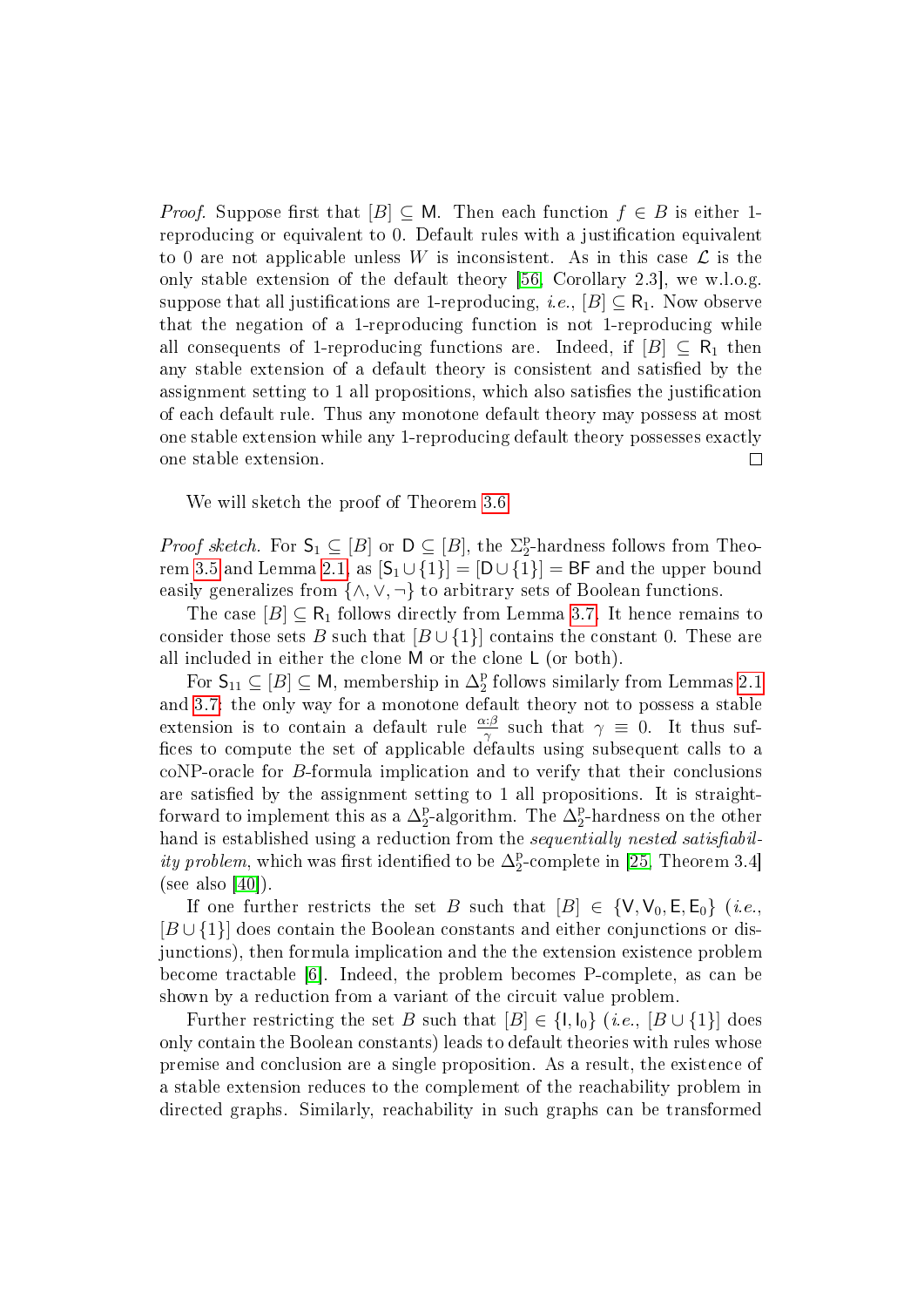into the question whether a stable extension does not have a stable extension. As this problem is NL-complete and NL is closed under complement, the extension existence problem for such default theories is NL-complete.

Finally, for  $[B] \in \{L, L_0, L_3, N, N_2\}$  (*i.e.*,  $\neg \in [B \cup \{1\}]$  and  $[B]$  is affine), we observe a different situation. There may exist exponentially many different stable extensions; yet, the verification of a candidate is tractable because implication and satisfiability of  $B$ -formulae are  $[6]$ . Hence, the extension existence problem becomes solvable in NP. The NP-hardness, on the other hand, is obtained by reducing from the satisfiability problem for 3CNF formulae: given a formula  $\varphi \equiv \bigwedge_{i=1}^n c_i$  with  $c_i \equiv \ell_{i1} \vee \ell_{i2} \vee \ell_{i3}$ , we construct the default theory  $(\emptyset, D)$  with

$$
D := \left\{ \frac{1: x_i}{x_i}, \frac{1: \neg x_i}{\neg x_i} \middle| x_i \in \text{Vars}(\varphi) \right\} \cup \left\{ \frac{\overline{\ell_{i1}}: \overline{\ell_{i2}}}{\ell_{i3}} \middle| 1 \le i \le n \right\},\
$$

where, for a literal  $\ell, \bar{\ell}$  denotes the literal of opposite polarity, and for a formula  $\varphi$ , Vars $(\varphi)$  denotes the set of all variables in  $\varphi$ . It is easy to verify the correctness of this reduction. As the above default theory can easily be written as a B-default theory for all B such that  $\neg \in [B]$ , the proof is complete.  $\Box$ 

**Remark 3.8** As default rules require the justification  $\beta$  to be consistent with a stable extension  $E(i.e., \neg \beta \notin E)$ , another conceivable formalization of B-default logic would be to require  $\alpha$  and  $\gamma$  to be B-formulae and  $\beta$  to be the negation of a B-formula. For this formalization, the extension existence problem for *B*-default logic is  $\Sigma_2^{\rm p}$  $_2^{\text{p}}$ -complete if  $\mathsf{S}_{00} \subseteq [B]$  or  $\mathsf{S}_{10} \subseteq [B]$  or  $D_2 \subseteq [B]$ , and tractable otherwise (with this case splitting into  $\oplus L$ -complete cases and logspace-solvable cases).

Given the upper and lower bounds for the stable extension problem it is easy to settle the complexity of the credulous and skeptical reasoning problem. Define the credulous (resp. skeptical) reasoning problem for  $B$ *default logic* as the problem to decide, given a B-default theory  $(W, D)$  and a B-formula  $\varphi$ , whether  $\varphi$  is contained in a stable extension (resp. all stable extensions) of  $(W, D)$ .

**Theorem 3.9 ([\[7\]](#page-27-1))** Let B be a finite set of Boolean functions. Then the credulous (resp. skeptical) reasoning problem for B-default logic is

- 1.  $\Sigma_2^p$  $_2^{\rm p}$ -complete (resp.  $\Pi_2^{\rm p}$  $_2^{\text{p}}$ -complete) if  $\mathsf{S}_1 \subseteq [B]$  or  $\mathsf{D} \subseteq [B]$ ,
- 2.  $\Delta_2^{\rm p}$  $_2^{p}$ -complete if  $\mathsf{S}_{11} \subseteq [B] \subseteq \mathsf{M}$ ,
- 3. coNP-complete if  $S_{00} \subseteq [B] \subseteq R_1$  or  $S_{10} \subseteq [B] \subseteq R_1$  or  $D_2 \subseteq [B] \subseteq R_1$ ,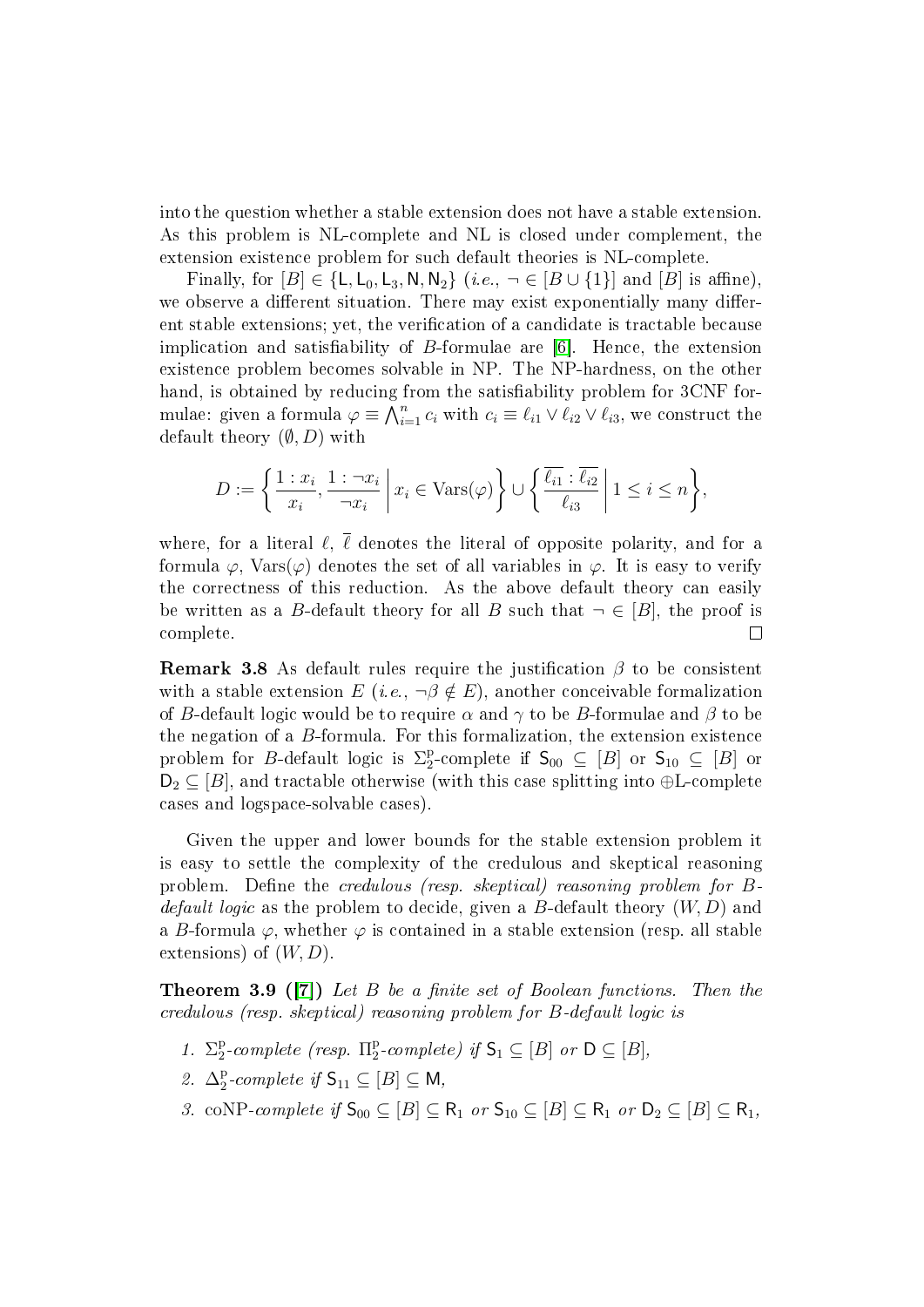- 4. NP-complete (resp. coNP-complete) if  $[B] \in \{N, N_2, L, L_0, L_3\}$ ,
- 5. P-complete if  $\mathsf{V}_2 \subseteq [B] \subseteq \mathsf{V}$  or  $\mathsf{E}_2 \subseteq [B] \subseteq \mathsf{E}$  or  $[B] \in {\{\mathsf{L}_1, \mathsf{L}_2\}}$ , and
- 6. NL-complete in all other cases (that is, if  $[B] \subset I$ ),

#### via logspace many-one reductions.

Another possibility to study fragments of default logic, aside restricting the available Boolean functions, is Schaefer's framework [\[57\]](#page-30-5). This framework is motivated by constraint satisfaction problem, where a set of conditions represented as logical relations has to be simultaneously satisfied. Hence, the set W and the formulae occurring in  $D$  are assumed to be a set of applications of relations from S to the variables in  $\text{Vars}(W) \cup \text{Vars}(D)$ , where Vars $(D)$  is a shorthand for Vars $\left(\left\{\alpha,\beta,\gamma\ |\ \frac{\alpha:\beta}{\gamma}\in D\right\}\right)$ . That is, W and the formulae occurring in  $D$  are of the form  $\{R_1(x_{11},\ldots,x_{1m_1}),\ldots,R_n(x_{n1},\ldots,x_{nm_n})\},$ where the  $R_i$ 's are relations of arity  $m_i$  from a fixed set S of available relations over the domain  $\{0, 1\}$  and the variables  $x_{11}, \ldots, x_{nmn}$  are from  $Vars(W) \cup Vars(D)$ . Such a set of applications of relations is correspondingly said to be satisfied by an assignment  $\sigma$  if  $(\sigma(x_{i1}), \ldots, \sigma(x_{im_i})) \in R_i$  for all  $1 \leq i \leq n$ . Call a relation R Schaefer if it is either

- affine (coincides with the set of models of an  $\{\oplus\}$ -formula),
- $\overline{\phantom{a}}$  bijunctive (coincides with the set of models of a 2CNF formula),
- Horn (coincides with the set of models of a Horn formula), or
- $-$  dual Horn (coincides with the set of models of a dual Horn formula).

And say that a set of relations is Schaefer if there is one of the above four properties that is satisfied by all relations in S. Call a default theory  $(W, D)$ such that  $W \cup \left\{ \alpha, \beta, \gamma \right\}$  $\alpha$ : $\beta$  $\left\{\frac{\mu}{\gamma}\right\}$  is a set of applications of relations from S a default theory over relations from S.

We define the extension existence problem for default logic over relations from S as the problem to decide, given a default theory  $(W, D)$  over relations from S, whether  $(W, D)$  has a stable extension. Further, define the *credulous* (resp. skeptical) reasoning problem for default logic over relations from S as the problem to decide, given a default theory  $(W, D)$  over relations from S and a set  $\varphi$  of applications of relations from S, whether  $\varphi$  is contained in at least one (resp. any) stable extension of  $(W, D)$ . In [\[10\]](#page-27-3), Chapdelaine et al. study the complexity of these problems and establish the following trichotomies:

**Theorem 3.10 ([\[10,](#page-27-3) [58\]](#page-30-6))** Let S be a set of relations. Then the extension existence problem for default logic over relations from S is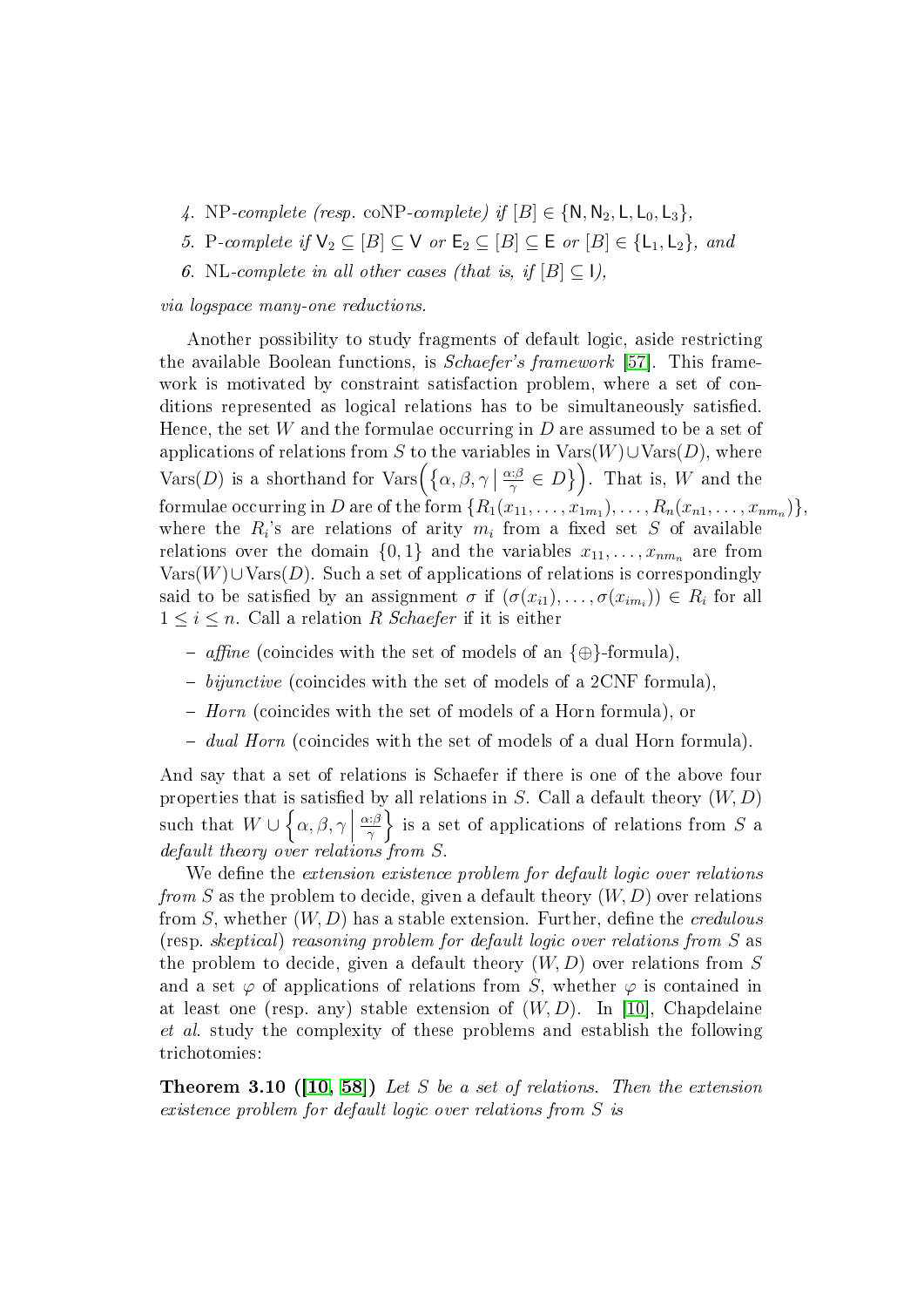- 1.  $\Sigma_2^{\rm p}$  $2^{P}$ -complete if S is not Schaefer,
- 2. NP-complete if S is Schaefer but neither 0-valid or 1-valid,
- 3. in P in all other cases.

**Theorem 3.11 ([\[10,](#page-27-3) [58\]](#page-30-6))** Let S be a set of relations. Then the credulous (resp. skeptical) reasoning problem for default logic over relations from S is

- 1.  $\Sigma_2^p$  $2^{P}$ -complete if S is not Schaefer,
- 2. NP-complete (resp. coNP-complete) if S is Schaefer but neither 0-valid nor 1-valid,
- 3. coNP-complete if S 0-valid or 1-valid but not Schaefer,
- 4. in P in all other cases.

For detailed proofs of these results, see [\[58\]](#page-30-6).

We like to remark that also results like these about Boolean constraint satisfaction problems are proved using Post's lattice. This is because the classes of Boolean relations above (affinee, bijunctive, Horn, dual Horn) can all be defined using so called *polymorphism*, a kind of closure property, of Boolean relations. These sets of polymorphism are always clones, i.e., they appear somewhere in the lattice. To state only one example, a relation is Horn iff the set of its polymorphisms is the class  $E_2$ . The structure of the lattice is then used in the proof to make a case distinction on all possible sets of polymorphisms of S and determine the complexity in each case. For more details, we refer the reader to [\[14\]](#page-27-4).

Having settled the complexity of these decision problems, mind that these results do only speak about the existence of objects, e.g., stable extensions. But what about the complexity of counting them? We will conclude this survey of the complexity of default logic with a treatment of the problem to count the number stable extensions.

Let us introduce the relevant notions and counting complexity classes first. For alphabets  $\Sigma$  and  $\Pi$ , let  $A \subseteq \Sigma^* \times \Pi^*$  be a binary relation such that the set  $A(x) := \{y \in \Pi^* \mid (x, y) \in A\}$  is finite for all  $x \in \Sigma^*$ . We write #A to denote the following *counting problem*: Given  $x \in \Sigma^*$ , compute  $|A(x)|$ . The class of counting problems computable in polynomial time is denoted by FP. To characterize the complexity of counting problems that are not known to be in FP, we follow [\[31\]](#page-29-3) and define an operator  $\#\mathcal{C}$  on classes C of decision problems:  $#A \in #\mathcal{C}$  if (a) there exists a polynomial p, such that for all x and all  $y \in A(x)$ ,  $|y| \leq p(|x|)$  and (b) the problem to decide, given x and y, whether  $y \in A(x)$  is in C. Clearly,  $\# \cdot P$  coincides with  $\#P$ , the class of functions counting the number of accepting path of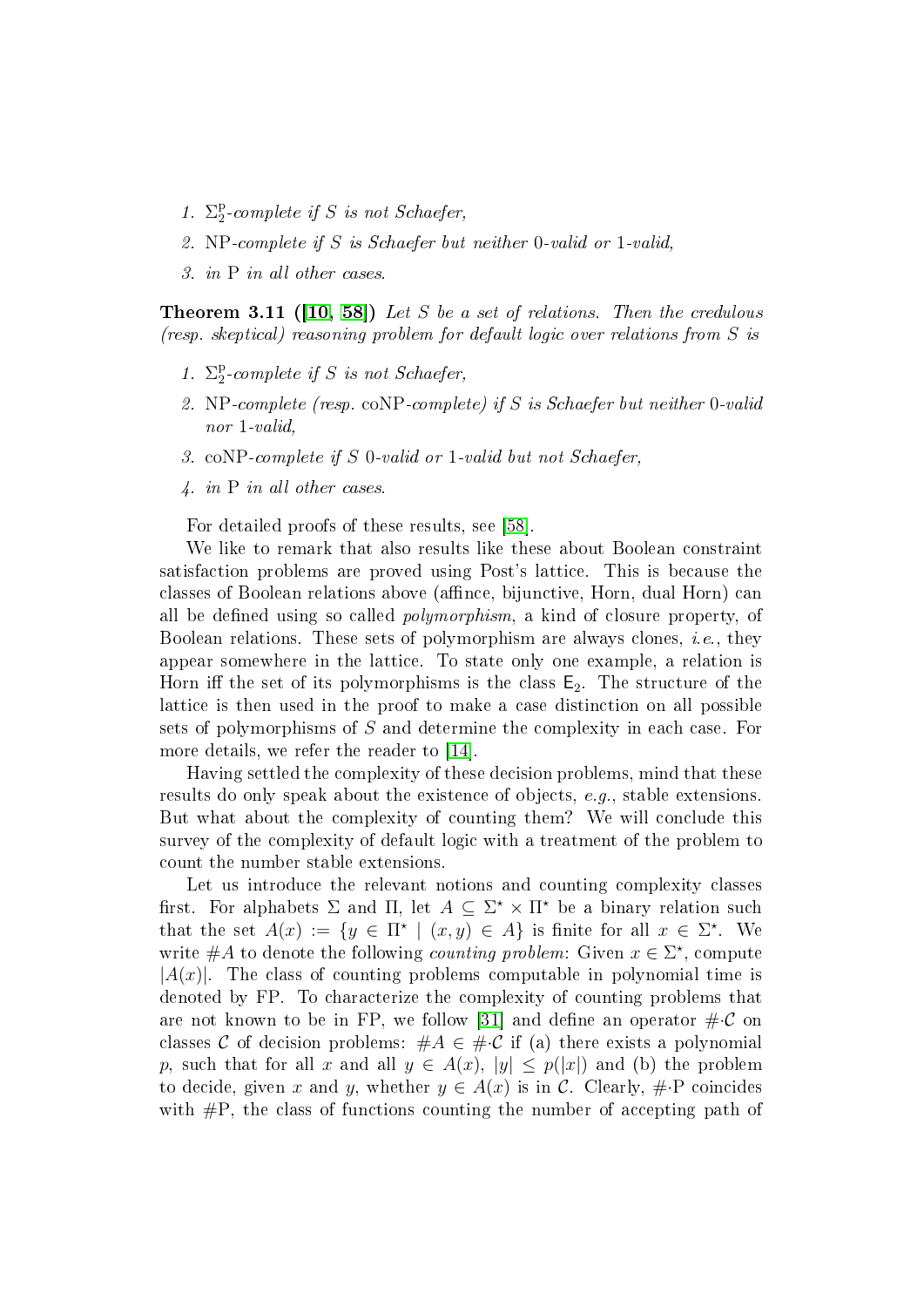nondeterministic polynomial-time Turing machines—the natural analogue of NP in the counting complexity context [\[68\]](#page-31-1). Applying  $\#$  to the classes of the polynomial hierarchy, we now obtain a linearly ordered hierarchy of counting complexity classes [\[67,](#page-31-2) [31\]](#page-29-3):  $\#P \subseteq \# \cdot NP \subseteq \# \cdot \text{coNP} = \# \cdot P^{NP} \subseteq \# \cdot \Sigma_2^P \subseteq$  $\#\cdot\Pi_2^{\mathrm{p}} = \check{\#}\cdot\mathrm{P}^{\Sigma_2^{\mathrm{p}}} \subseteq \cdots$ 

The counting complexity of default logic has, to the authors' best knowl-edge, first been considered in [\[66\]](#page-31-3). There, it was shown that counting the number of stable extensions is complete for the second level of the counting polynomial hierarchy, #∙coNP, whenever  $[B \cup \{1\}] = \mathsf{BF};$  becomes  $\Delta_2^{\mathrm{p}}$  $\frac{\text{p}}{2}$ complete for all sets B such that  $[B \cup \{1\}] = M$ ; complete for the first level of the counting hierarchy for all affine sets B such that  $\neg$  can be implemented from  $B \cup \{1\}$ ; and becomes efficiently computable in all other cases. The counting complexity thus decreases analogously to the complexity of the extension existence problem. However, observe that we blur over the distinction between decision problems and their characteristic functions: By Lemma [3.7](#page-7-2) any monotone B-default theory has at most one stable extension. The problem to count the number stable extensions thus coincides with the characteristic function of the extension existence problem, which  $\Delta_2^{\rm p}$  $_{2}^{\mathrm{p}}$ -complete.

<span id="page-12-0"></span>**Theorem 3.12 ([\[66\]](#page-31-3))** Let B be a finite set of Boolean functions. Then the problem to count the number of stable extensions in B-default logic is

- 1.  $\#\text{-coNP-complete if } S_1 \subseteq [B] \text{ or } D \subseteq [B],$
- 2.  $\Delta_2^{\rm p}$  $_2^{\text{p}}$ -complete if  $\mathsf{S}_{11} \subseteq [B] \subseteq \mathsf{M}$ ,
- 3. #P-complete if  $[B] \in \{N, N_2, L, L_0, L_3\}$ ,
- 4. in FP in all other cases (that is, if  $[B] \subseteq V$  or  $[B] \subseteq E$  or  $[B] \subseteq R_1$ )

via parsimonious reductions.

Note that for the classification in Theorem [3.12](#page-12-0) the conceptually simple and well-behaved parsimonious reductions are sufficient (a counting problem  $#A$  parsimoniously reduces to a counting problem  $#B$  if there is a polynomial-time computable function f such that for all inputs x,  $|A(x)| =$  $|B(f(x))|$  [\[68\]](#page-31-1)), while for related classifications in the literature less restrictive and more complicated reductions had to be used (see, e.g., [\[18,](#page-28-2) [28,](#page-28-3) [3\]](#page-27-5)).

## 4 Autoepistemic Logic

Autoepistemic logic was introduced by Moore [\[45\]](#page-29-4) to overcome some of the peculiarities of the non-monotonic logics devised by McDermott and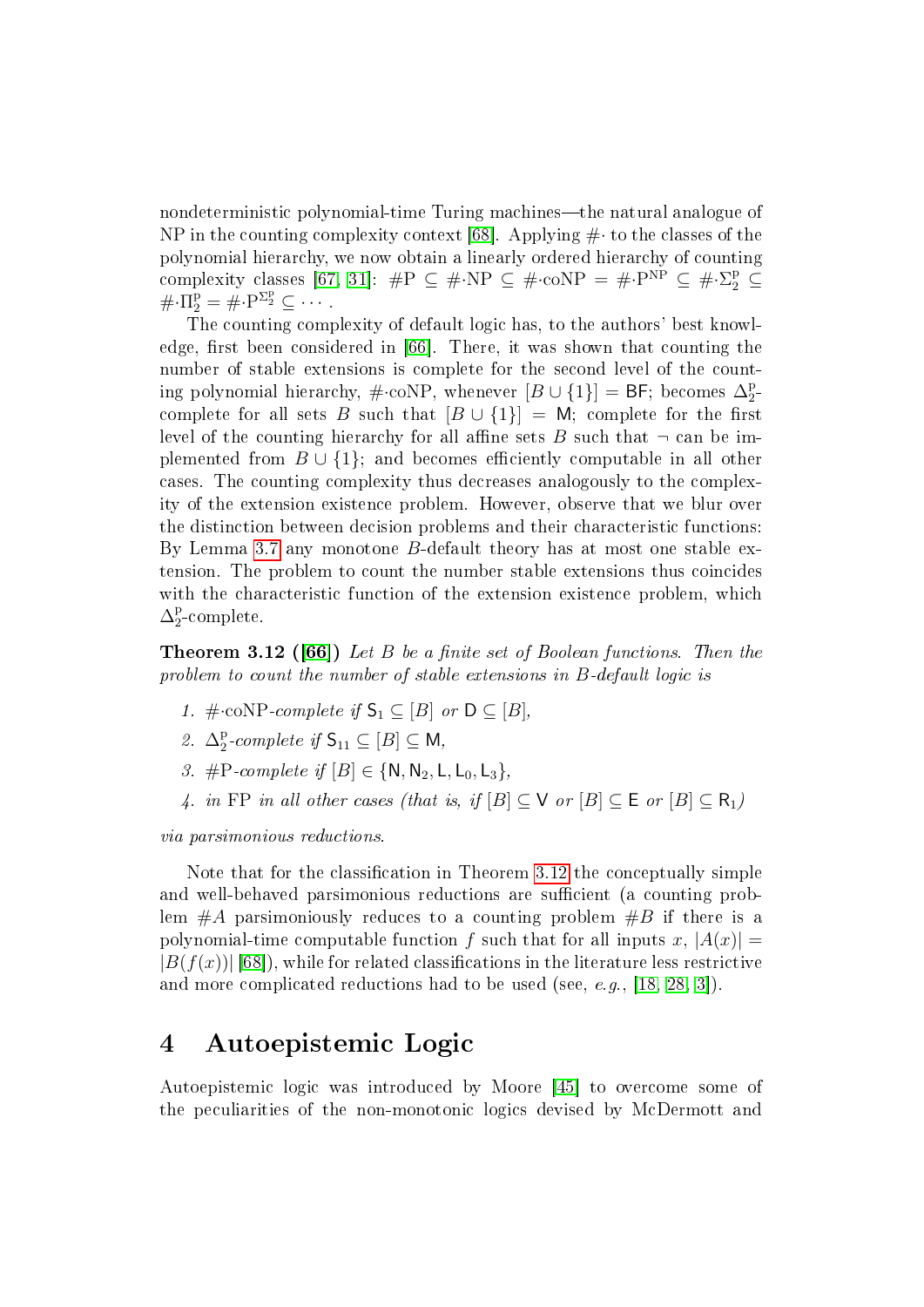Doyle [\[44\]](#page-29-5) and McDermott [\[43\]](#page-29-6). While Moore defined autoepistemic logic without referring to any particular modal system, it turned out that his logic coincides with the non-monotonic modal logic based on KD45 [\[59\]](#page-30-7). Therefore, autoepistemic logic can be considered a popular representative among the non-monotonic modal logics. The connection of these logics and particularly autoepistemic logic to default logic has been extensively studied. The first major approach in this direction was taken by Konolige [\[37\]](#page-29-7), who showed that default logic can be embedded into autoepistemic logic using slightly different semantics for the latter. Subsequently, Marek and Truszczynski [\[47,](#page-29-8) [48\]](#page-30-8) showed that, using strengthened notions in autoepistemic logic or weakened notions in default logic, the two logics coincide in terms of expressivity. Fi-nally, Gottlob [\[26\]](#page-28-4) showed that default logic can be embedded into standard autoepistemic logic, while the converse direction was shown to hold by Janhunen [\[32\]](#page-29-9).

The intention of Moore was to create a logic modelling the beliefs of an ideally rational agent, *i.e.*, an agent that believes all things he can deduce and refutes belief in everything else. To this end, autoepistemic logic extends propositional logic with the modal operator  $L$  stating that its argument "is believed". The set of all autoepistemic formulae  $\mathcal{L}_{ae}$  is defined as

$$
\varphi ::= a \mid f(\varphi, \ldots, \varphi) \mid L\varphi,
$$

where a is a proposition and f is a Boolean function, and the relation  $\models$  is extended to simply treat formulae starting with an L as atomic. Similarly to default logic, the semantics of autoepistemic logic are defined in terms of fixed points, which in the context of autoepistemic logic are called stable expansions:

**Definition 4.1** ([\[45\]](#page-29-4)) Let  $\Sigma \subseteq \mathcal{L}_{\text{ae}}$  be a set of autoepistemic formulae. A set  $\Delta \subseteq \mathcal{L}_{ae}$  is a *stable expansion* of  $\Sigma$  if it satisfies the equation

$$
\Delta = \mathrm{Th}(\Sigma \cup L(\Delta) \cup \neg L(\mathcal{L}_{\mathrm{ae}} \setminus \Delta)),
$$

where  $L(\Delta) := \{ L\varphi \mid \varphi \in \Delta \}$  and  $\neg L(\mathcal{L}_{\text{ae}} \setminus \Delta) := \{ \neg L\varphi \mid \varphi \notin \Delta \}.$ 

<span id="page-13-0"></span>**Example 4.2** Consider the set  $\Sigma = \{Lx \lor y, x \lor Ly, L(x \lor y) \rightarrow z\}$  of autoepistemic formulae. We claim that  $\Sigma$  has two stable expansions, each of which containing z. Sticking with our informal interpretation of autoepistemic logic as the logic of an ideally rational agent's beliefs, observe that we cannot deduce x from  $\Sigma$ . Hence, we would assign  $Lx$  the value 0 and consequently be able to derive y from  $Lx \vee y$ . This in turn allows us to conclude z from  $L(x \vee y) \rightarrow z$ , as  $x \vee y$  is derivable from  $y$ . Indeed, the set  $\bigcup_{i \in \mathbb{N}} \Delta_i$  of formulae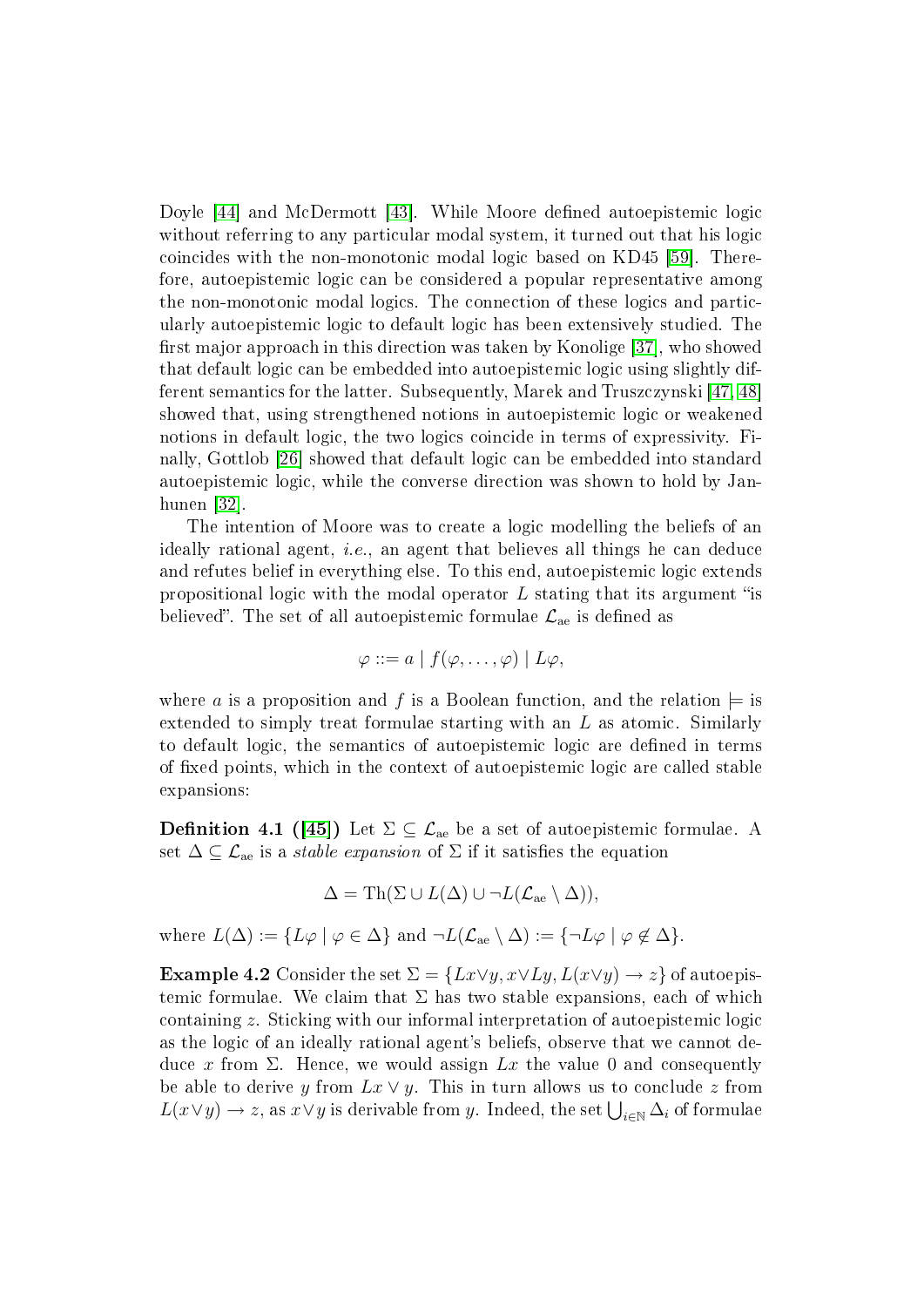recursively defined via  $\Delta_0:=\{x\}$  and  $\Delta_i:=\text{Th}(\Sigma\cup L(\Delta_{i-1})\cup \neg L(\mathcal{L}_\text{ae}\backslash \Delta_{i-1}))$ is a stable expansion of  $\Sigma$  that contains z.

On the other hand, we are not able to deduce y from  $\Sigma$  either. Hence, we could also continue to assign to  $Ly$  the value 0 and be therefore able to derive x. Again, we may conclude z from  $L(x \vee y) \rightarrow z$ . And just as above,  $\bigcup_{i\in\mathbb{N}}\Delta'_i$  with  $\Delta'_0:=\{y\}$  and  $\Delta'_i$  defined as  $\Delta_i$  is a stable expansion of  $\Sigma$  that contains z.

There is an important difference to default logic as stable expansions need not be minimal fixed points:

**Example 4.3** Consider  $\Sigma' := \{ Lp \rightarrow p \}$ . The set  $\Sigma'$  has two stable expansions, one stable expansion containing  $\neg Lp$  and the other one containing  $Lp$ . As an iterative construction as in Example [4.2](#page-13-0) is deemed to fail for the latter, it may be considered *ungrounded* in the set of premises  $\Sigma$ .

Clearly, sets of autoepistemic formulae can also posses no or a single stable expansion. Hence, the *expansion existence problem*, the *credulous reasoning* problem and the *skeptical reasoning problem* arise just as in default logic. The first treatment of the complexity of these problems has been performed by Niemelä [\[49\]](#page-30-9). In his paper, he gave a finite characterization of stable expansions in terms of full sets: Let  $\mathrm{SF}^L(\Sigma)$  denote the set of L-prefixed subformulae of formulae in Σ.

<span id="page-14-0"></span>**Definition 4.4 ([\[49\]](#page-30-9))** Let  $\Sigma\subseteq\mathcal{L}_{\mathrm{ae}}$  be a set of autoepistemic formulae. A set  $\Lambda \subseteq \text{SF}^{L}(\Sigma) \cup \{ \neg L\varphi \mid L\varphi \in \text{SF}^{L}(\Sigma) \}$  is  $\Sigma\text{-}full$  if for all  $L\psi \in \text{SF}^{L}(\Sigma)$ :

- $\Sigma \cup \Lambda \models \psi$  iff  $L\psi \in \Lambda$ .
- $-\Sigma \cup \Lambda \not\models \psi \text{ iff } \neg L\psi \in \Lambda.$

**Proposition 4.5 ([\[49\]](#page-30-9))** Let  $\Sigma \subseteq \mathcal{L}_{\text{ae}}$  be a set of autoepistemic formulae. If  $\Lambda$  is a  $\Sigma$ -full set, then there exists exactly one stable expansion of  $\Delta$  such that  $\Lambda \subseteq L(\Delta) \cup \neg L(\mathcal{L}_{ae} \backslash \Delta)$ . Vice versa, if  $\Delta$  is a stable expansion of  $\Sigma$ , then there exists exactly one  $\Sigma$ -full set  $\Lambda$  such that such that  $\Lambda \subseteq L(\Delta) \cup \neg L(\mathcal{L}_{ae} \setminus \Delta)$ .

Using full sets as finite representations for stable expansions, Niemelä obtained a  $\Sigma_2^{\rm p}$  upper bound for the expansion existence problem and the  $\rm{credu}$ lous reasoning problem, and a  $\Pi_2^{\rm{p}}$  upper bound for the skeptical reasoning problem: for the expansion existence problem, simply guess a candidate for a full set and verify the conditions given in Definition [4.4](#page-14-0) using an oracle for formula implication. To extend this idea to the credulous and skeptical reasoning problem, one still needs to define a consequence relation  $\models_L$  that, given  $\Sigma \subseteq \mathcal{L}_{ae}$  and a  $\Sigma$ -full set  $\Lambda$  implies exactly those formulae contained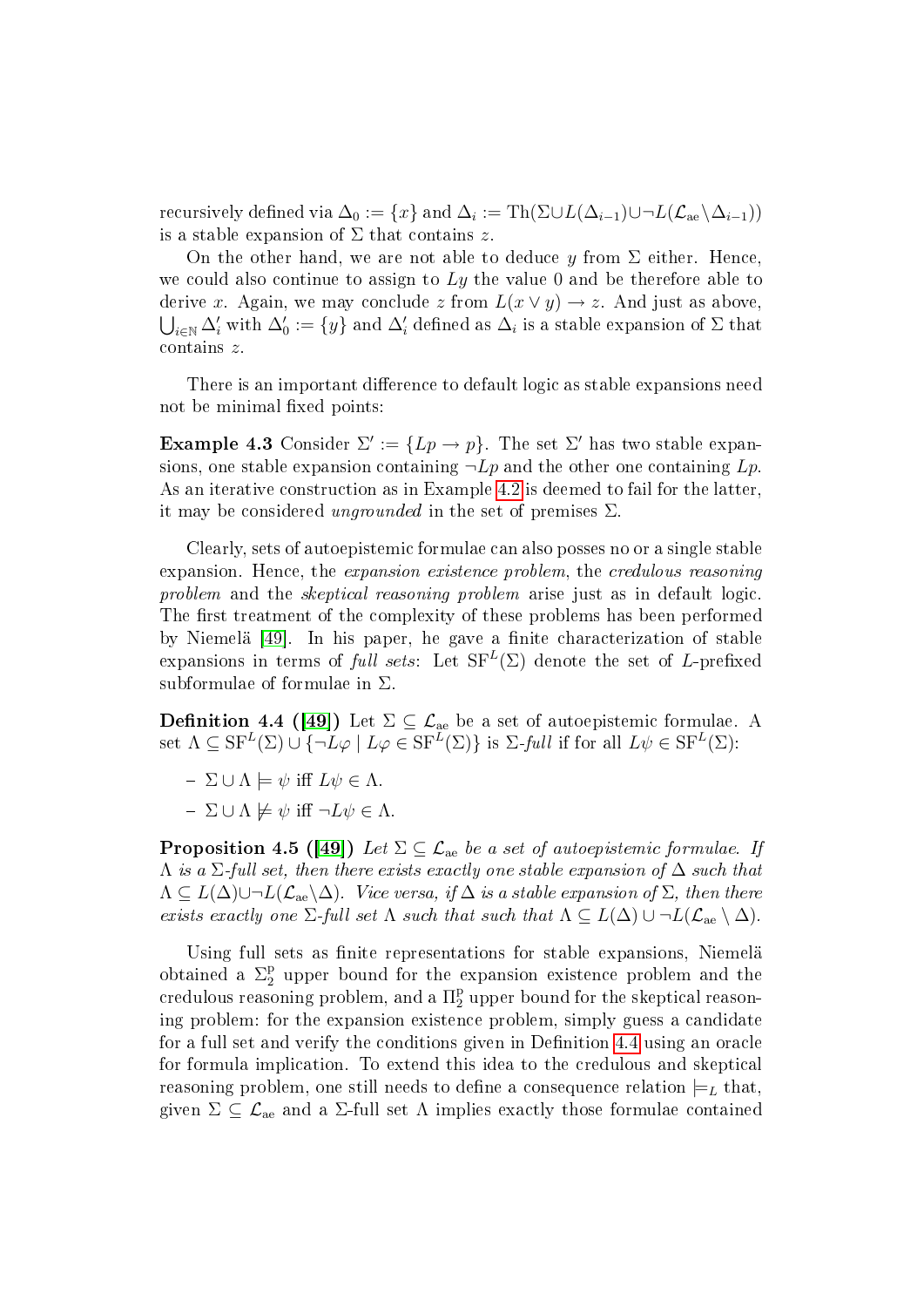in the stable expansion corresponding to Λ. Niemelä shows that  $\models_L$  can be defined such that the problem of deciding the relation Turing reduces to the implication problem. From this it is easy to see that the credulous and skeptical reasoning problem are contained in  $\Sigma_2^{\rm p}$  $_2^{\mathrm{p}}$  and  $\Pi_2^{\mathrm{p}}$ 2 respectively. The matching lower bounds were later established by Gottlob in [\[24\]](#page-28-0).

Theorem 4.6 ([\[49,](#page-30-9) [24\]](#page-28-0)) The expansion existence problem and the credulous reasoning problem for autoepistemic logic are  $\Sigma_2^{\rm p}$  $2^{P}$ -complete, whereas the skeptical reasoning problem for autoepistemic logic is  $\Pi^\text{p}_2$  $2^{p}$ -complete.

The hardness is obtained using a surprisingly simple reduction form the validity problem for quantified Boolean formulae of the form  $\exists x_1 \cdots \exists x_n \forall y_1 \cdots \forall y_m \psi$ , where  $\psi$  is a propositional formula with  $\text{Vars}(\psi) = \{x_i \mid 1 \leq i \leq n\} \cup \{y_i \mid$  $1 \leq i \leq m$ . Given a formula of the above form, we transform it into a set  $\Sigma$  of autoepistemic formulae defined as

$$
\Sigma := \{ Lx_i \leftrightarrow x_i \mid 1 \leq i \leq n \} \cup \{ L\psi \}.
$$

The idea behind the reduction is to mimic existential quantification using different sets of beliefs such that an assignment satisfying  $\forall y_1 \cdots \forall y_m \psi$  results in a stable expansion: If  $\sigma$  is an assignment that satisfies  $\forall y_1 \cdots \forall y_m \psi$ , then the  $\Sigma \cup \Lambda$  with  $\Lambda = \{L\psi\} \cup \{Lx_i \mid 1 \leq i \leq n\} \cup \{\neg Lx_1 \mid 1 \leq i \leq n\}$  entails  $ψ$ ; therefore,  $Λ$  is a  $Σ$ -full set. On the other hand, if  $Λ$  is a full set, then we can reconstruct from it an assignment satisfying  $\forall y_1 \cdots \forall y_m \psi$ .

Beyond this, the complexity of these problems for fragments of autoepistemic logic has seemingly only been studied in [\[12\]](#page-27-6). There, it was shown that already autoepistemic logic using only  $\wedge$  and  $\vee$  is  $\Sigma^\mathtt{p}_2$ 2 -complete and that tractable fragments occur only for affine sets of Boolean functions. To present the results, say that, for a finite set  $B$  of Boolean functions, an *autoepis*temic B-formula is an autoepistemic formula using Boolean functions from a given finite set B only, and denote by  $\mathcal{L}_{ae}(B)$  the set of all autoepistemic B-formulae. Further, let B-autoepistemic logic denote autoepistemic logic restricted to autoepistemic B-formulae and define the *credulous (resp. skep*tical) reasoning problem for B-autoepistemic logic as the problem to decide, given a set  $\Sigma$  of autoepistemic B-formulae and an autoepistemic B-formula  $\varphi$ , whether  $\varphi$  is contained in a stable expansion (resp. all stable expansions) of  $\Sigma$ .

<span id="page-15-0"></span>**Theorem 4.7 ([\[12\]](#page-27-6))** Let B be a finite set of Boolean functions. Then the expansion existence problem and the credulous (resp. skeptical) reasoning problem for B-autoepistemic logic are

1.  $\Sigma_2^{\rm p}$  $\frac{p}{2}$ -complete (resp.  $\Pi_2^{\rm p}$  $_2^{\text{p}}$ -complete) if  $\mathsf{D}_2 \subseteq [B]$  or  $\mathsf{S}_{00} \subseteq [B]$  or  $\mathsf{S}_{10} \subseteq [B]$ ,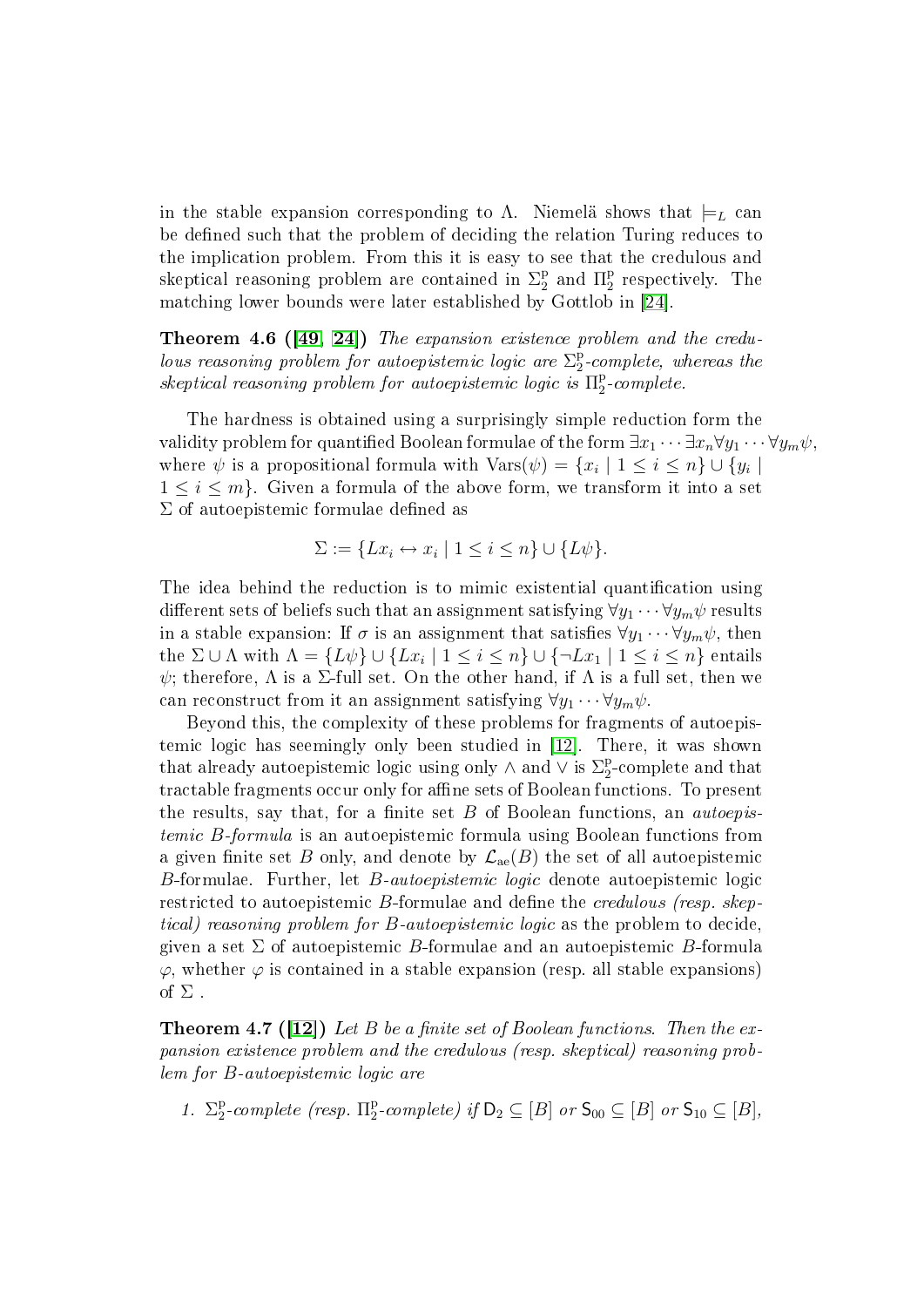- 2. NP-complete (resp. coNP-complete) if  $\mathsf{V}_2 \subseteq [B] \subseteq \mathsf{V}$ ,
- 3. ⊕L-hard and contained in P if  $L_2 \subseteq [B] \subseteq L$ ,
- 4. in L in all other cases (that is, if  $[B] \subset \mathsf{E}$ ),

via logspace many-one reductions.

Note that the complexity classification of these problems substantially differs from their analogues in default logic, which can be credited to the different approach to modelling non-monotonicity: while default logic is limited to consistency testing in the justification of a default rule, autoepistemic logic is capable of both positive and negative introspection. As another result, in general the intertranslatability of autoepistemic logic and default logic does not hold for fragments of these logics (unless collapses considered unlikely occur).

We will briefly present the ideas behind Theorem  $4.7$ . To start with, the proof relies on the following lemma, which signicantly reduces the number of clones to be considered.

**Lemma 4.8** Let B be a finite set of Boolean functions and  $\Sigma \subset \mathcal{L}_{ae}(B \cup$  ${0,1}$ ). Then we can construct in logspace a set  $\Sigma' \subseteq \mathcal{L}_{ae}(B)$  such that the stable expansions of  $\Sigma$  and  $\Sigma'$  coincide on all autoepistemic formulae over  $Vars(\Sigma)$ .

*Proof.* Let  $\Sigma \subseteq \mathcal{L}_{ae}(B \cup \{0,1\})$  be given. We first eliminate the constant 1 using Lemma [2.1](#page-5-0) and transform the resulting set  $\Sigma'$  to  $\Sigma''$  by substituting all occurrences of 0 with the formula  $Lf$ , where f is a fresh proposition. Suppose that  $\Delta$  is a consistent stable expansion of  $\Sigma''$ . As f cannot be derived from  $\Sigma''$ ,  $\Delta$  has to contain the  $\neg Lf$ . Hence any satisfying assignment of  $\Delta$  sets  $Lf$  to 0.  $\Box$ 

It thus suffices to consider the complexity of the expansion existence problem for sets B such that  $[B] \in \{BF, M, E, V, L, N, I\}$ . The key observation in the proof of Theorem [4.7](#page-15-0) is that the reductions from the validity problem for quantified Boolean formulae of the form  $\exists x_1 \cdots \exists x_n \forall y_1 \cdots \forall y_m \psi$  with  $\psi$ in negation normal form does not requires negations: Given a formula  $\varphi$ in the above form, replace all negative literals  $\neg x_i$  and  $\neg y_i$  in  $\psi$  with new propositions  $x_i'$  and  $y_i'$ . Call the resulting formula  $\varphi'$ . We then construct the set of autoepistemic {∧,∨}-formulae as

$$
\Sigma := \{ \mathcal{L}\varphi'\} \cup \{Lx_i \vee x_i', x_i \vee Lx_i' \mid 1 \leq i \leq n \} \cup \{y_i \vee y_i' \mid 1 \leq i \leq m\}.
$$

Due to the formulae  $Lx_i \vee x_i', x_i \vee Lx_i',$   $1 \leq i \leq n$ , any stable expansion  $\Delta$  of  $\Sigma$ contains either  $x_i$  or  $x'_i$  (but not both), while the formulae  $y_i \vee y'_i$ ,  $1 \leq i \leq m$ ,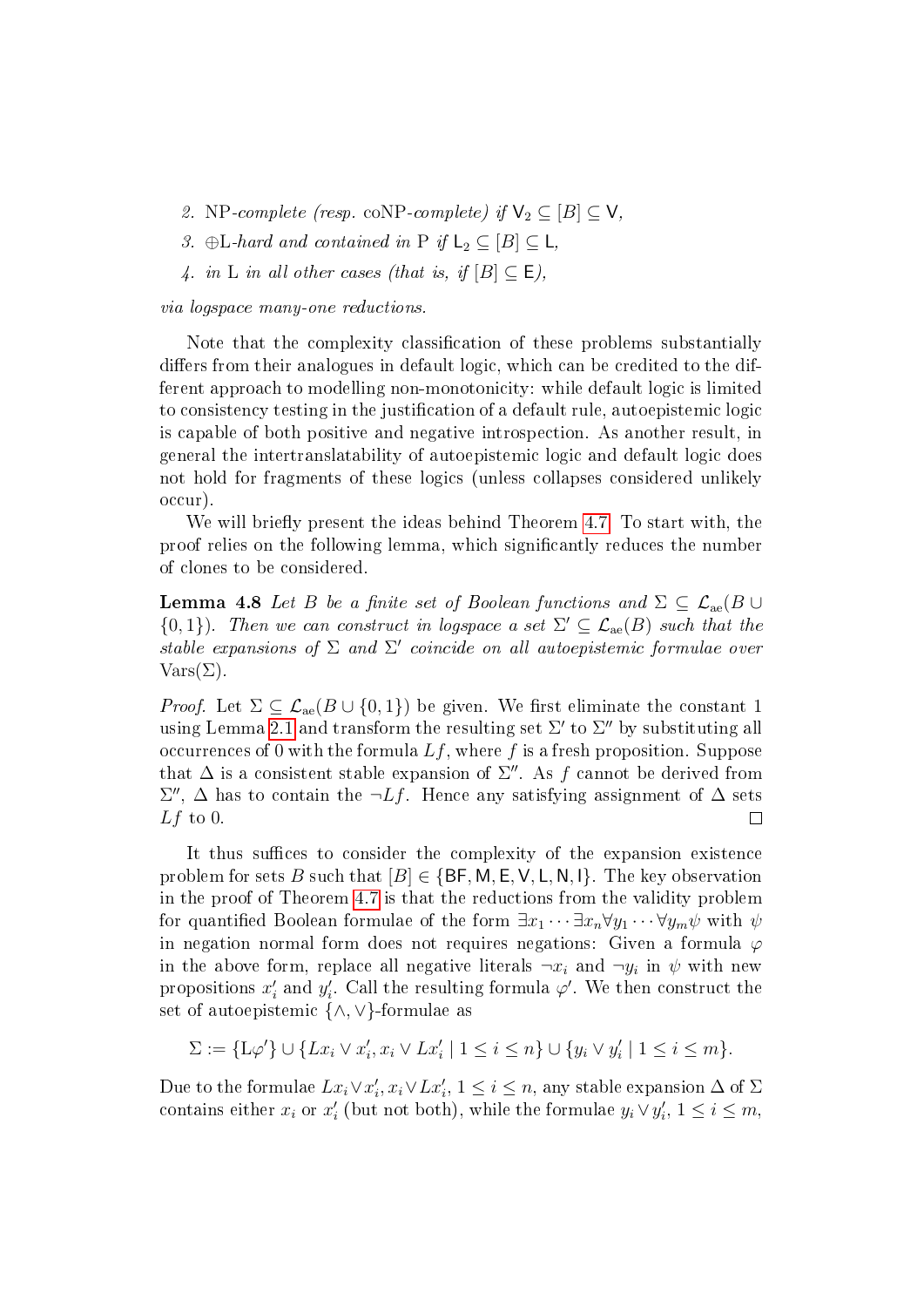guarantee that either  $y_i$  or  $y'_i$  is set to 1 in any satisfying assignment of  $\Delta$ . From this, it is easy to see that  $\varphi$  is valid iff  $\Sigma$  has a stable expansion. Hence, the expansion existence problem is  $\Sigma_2^{\rm p}$ <sup>p</sup><sub>2</sub>-complete for  $\mathsf{S}_{00} \subseteq [B]$ ,  $\mathsf{S}_{10} \subseteq [B]$ , or  $D_2 \subseteq [B]$ .

This construction can be generalized to also work for quantified Boolean formulae of the form  $\exists x_1 \cdots \exists x_n \psi$  with  $\psi$  in conjunctive normal form. Hence, we obtain NP-hardness for  $V_2 \subseteq [B]$ . The corresponding upper bound follows from the fact the formula implication of B-formulae with  $[B] \subseteq V$  is tractable.

For an argument to obtain a polynomial-time upper bound for the remaining cases, we refer the reader to the original paper. This concludes the discussion of Theorem [4.7.](#page-15-0)

Turning to the problem of counting the number of stable expansions, the reader may easily convince himself that the reductions used to establish the NP-hardness and  $\Sigma_2^{\rm p}$ <sup>p</sup>-hardness above are parsimonious. Hence, the complexity classification of the counting problem is analogous to that of the expansion existence problem:

<span id="page-17-0"></span>**Theorem 4.9 ([\[12\]](#page-27-6))** Let B be a finite set of Boolean functions. Then the problem to count the number of stable expansions in B-autoepistemic logic is

- 1. # $\text{coNP-complete if } D_2 \subseteq [B] \text{ or } S_{00} \subseteq [B] \text{ or } S_{10} \subseteq [B],$
- 2. #P-complete if  $\mathsf{V}_2 \subset [B] \subset \mathsf{V}$ ,
- 3. in FP in all other cases (that is, if  $[B] \subseteq L$  or  $[B] \subseteq E$ ),

via parsimonious reductions.

Note that again parsimonious reductions are sufficient to obtain the completeness results in Theorem [4.9.](#page-17-0)

# 5 Circumscription

The third non-monotonic logic we will turn to is circumscription, which instead of extending classical logic with default rules or introspection restricts the attention to minimal models. Circumscription was introduced by Mc-Carthy  $[42]$  in 1980 to overcome the *qualification problem*, *i.e.*, the problem of listing all preconditions required for an action to have its intended effect. His approach was to allow for the conclusion that the objects that can be shown to have a certain property by reasoning are all objects that satisfy this property. Following [\[39\]](#page-29-11), this is achieved by considering only those models that are minimal with respect to a preorder on the set of assignments. For ease of notation, we will identify assignments  $\sigma$  with the set  $\{p \mid \sigma(p)=1\}$ .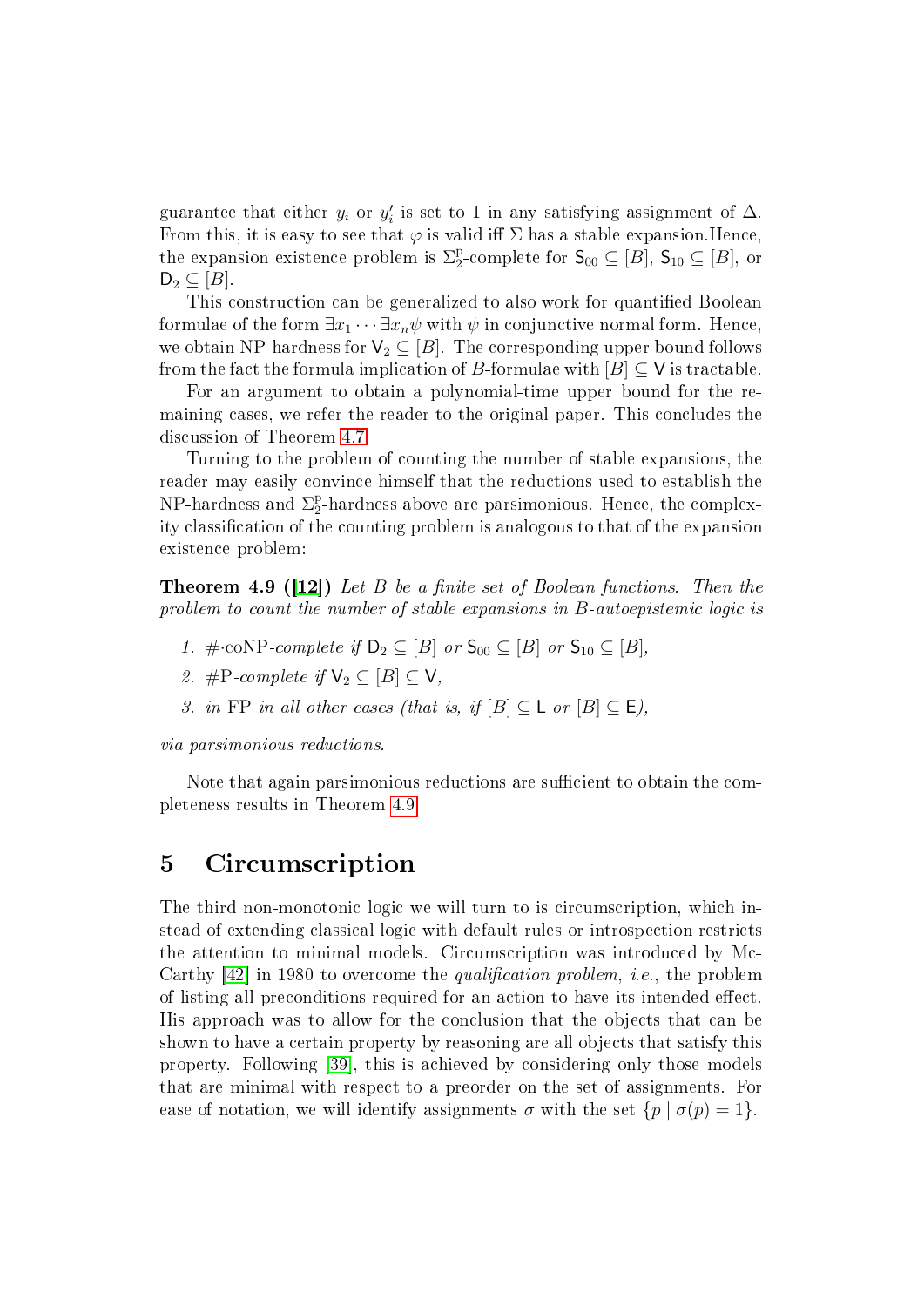**Definition 5.1** Let  $P, Q, Z$  partition the set of propositions and let  $\sigma, \sigma' \colon P \cup$  $Q \cup Z \rightarrow \{0,1\}$  be assignments. Define  $\leq_{(P,Z)}$  as the preorder defined by

$$
\sigma \leq_{(P,Z)} \sigma' \iff \sigma \cap P \subseteq \sigma' \cap P \text{ and } \sigma \cap Q = \sigma' \cap Q.
$$

Using  $\leq_{(P,Z)}$ , we define a consequence relation  $\models_{(P,Z)}$  such that for an assignment  $\sigma: P \cup Q \cup Z \rightarrow \{0,1\}$  and a set of formulae  $\Gamma$  with  $\text{Vars}(\Gamma) \subseteq$  $P \cup Q \cup Z$ ,  $\sigma \models_{(P,Z)} \Gamma$  if  $\sigma$  is minimal w.r.t.  $\leq_{(P,Z)}$  among all models of Γ.. In this case,  $\sigma$  is also called a *circumscriptive model* of Γ. Accordingly, we can define the notion of (circumscriptive) implication:  $\Gamma \models_{(P,Z)} \varphi$  if  $\varphi$ is satisfied in all circumscriptive models of  $\Gamma$ . It is not hard to see that circumscription coincides with reasoning under the extended closed world assumption, in which all formulae involving only propositions from P that cannot be derived from  $\Gamma$  are assumed to be false [\[27\]](#page-28-5).

**Example 5.2** Let  $P := \{x\}, Q := \emptyset, Z := \{y, z\}$  and  $\Gamma := \{(x \land \neg y) \rightarrow z\}.$ The models of  $\Gamma$  are  $\emptyset$ ,  $\{y\}$ ,  $\{z\}$ ,  $\{x, y\}$ ,  $\{y, z\}$ ,  $\{x, z\}$ ,  $\{y\}$ , and  $\{x, y, z\}$ . Of these, only  $\emptyset$ ,  $\{z\}$ , and  $\{y, z\}$  are minimal with respect to  $\leq_{(P,Z)}$ . Hence,  $\Gamma \cup \{y\} \models_{(P,Z)} z$ , while  $\Gamma \cup \{y\} \not\models z$ .

The notions of circumscriptive models and circumscriptive inference naturally lead to the following decision problems, that received extensive study in the literature:

(Circumscriptive model checking) Given a set of formulae Γ, a preorder  $\leq_{(P,Z)}$  on the set of its propositions and an assignment  $\sigma$ , does  $\sigma \models_{(P,Z)} \Gamma$ hold?

(Circumscriptive inference) Given a set of formulae  $\Gamma$  and a formula  $\varphi$ , a preorder  $\leq_{(P,Z)}$  on the set of their propositions, does  $\Gamma \models_{(P,Z)} \varphi$  hold?

The circumscriptive model checking is dual to a generalization of the minimal satisfiability problem, *i.e.*, the question whether a given formula has a model that is strictly smaller than a given assignment with respect to a given preorder  $\leq_{(P,Z)}$ , and known to be coNP-complete in general [\[9\]](#page-27-7), whereas the circumscriptive inference problem was shown to be  $\Pi_2^{\rm p}$ 2 -complete by Eiter and Gottlob in [\[20\]](#page-28-6). These results reveal that, alike default logic and autoepistemic logic, circumscription exhibits an increase in the complexity of model checking and reasoning as compared to traditional propositional logic. This increase in the complexity raises the question for restrictions that lower the complexity of these tasks. Accordingly, the complexity of these problems has been studied for both restricted sets of Boolean functions and in Schaefers framework. We will consider the restrictions obtained from Schaefer's framework first.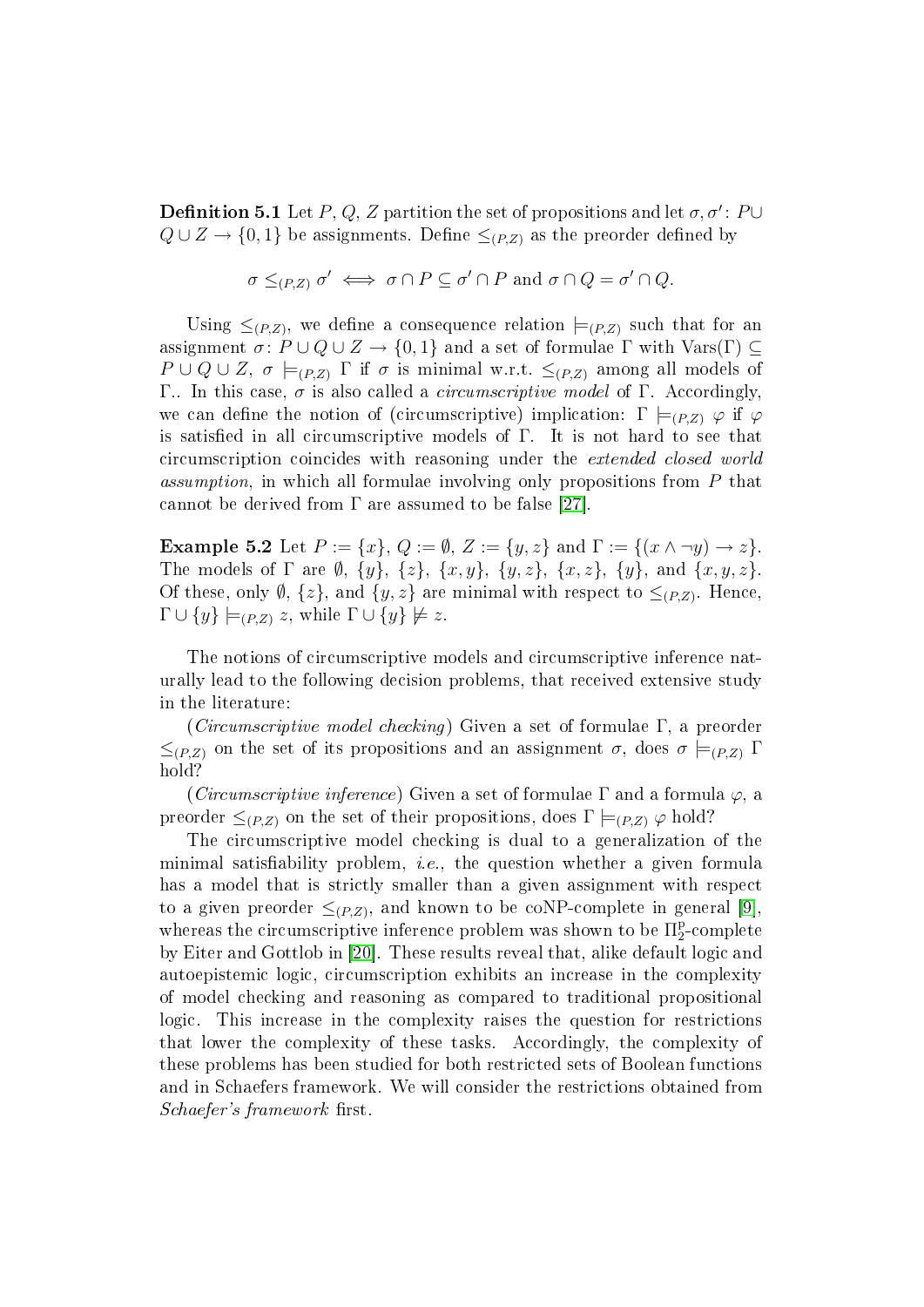Define the *circumscriptive model checking problem for sets of relations* from S as the problem to decide, given a a set  $\Gamma$  of applications of relations from S, an assignment  $\sigma: Var(S) \to \{0, 1\}$  and a partition  $(P, Q, Z)$  of Vars(Γ), whether  $\sigma$  is a minimal model of Γ with respect to  $\leq_{(P,Z)}$ . In [\[34\]](#page-29-12), Kirousis and Kolaitis showed that using Schaefer's framework, the circumscriptive model checking problem restricted to  $Q = Z = \emptyset$  is dichotomic, a result which was later generalized to the general case in [\[36\]](#page-29-13):

**Theorem 5.3 ([\[36\]](#page-29-13))** Let S be a set of relations. Then the circumscriptive model checking problem for sets of relations from S is

- 1. coNP-complete if S is not Schaefer and
- 2. in P in all other cases.

The tractability if  $S$  is Schaefer is easy to verify. In this case, the circumscriptive model checking problem Turing reduces to the satisfiability problem. which in this case is tractable by [\[57\]](#page-30-5). To show the coNP-hardness in all remaining cases, Kirousis and Kolaitis give an involved three step reduction from 1-in-3 SAT.

In addition to that, Kirousis and Kolaitis also classified for possible sets of available Boolean functions in an unpublished note. Define the  $circum$ scriptive model checking problem for sets of B-formulae as the problem to decide, given a set  $\Gamma \subset \mathcal{L}(B)$ , an assignment  $\sigma \colon \text{Vars}(\Gamma) \to \{0, 1\}$  and a partition  $(P, Q, Z)$  of Vars(Γ), whether  $\sigma$  is a minimal model of Γ with respect to  $\leq_{(P,Z)}$ .

**Theorem 5.4 ([\[33\]](#page-29-14))** Let B be a finite set of Boolean functions. Then the circumscriptive model checking problem for sets of B-formulae is

- 1. coNP-complete if  $S_{02} \subseteq [B]$  or  $S_{12} \subseteq [B]$  or  $D_1 \subseteq [B]$ , and
- 2. in P in all other cases (that is, if  $[B] \subset M$ ).

Key to the classification is that if the set  $B$  of all available Boolean functions is monotone, then the circumscriptive model checking problem Turingreduces to the the model checking problem for monotone Boolean formulae. Given  $\Gamma$  and  $\sigma$ , denote by  $\sigma^i$  the assignment obtained by setting all propositions in Z to 1 and the *i*th proposition in P, which is set to 1 under  $\sigma$  to 0. Then  $\sigma \models_{(P,Z)} \Gamma$  iff for all  $\sigma^i$  obtained in this way,  $\sigma^i \not\models_{(P,Z)} \Gamma$ . Thus circumscriptive model checking problem for sets of B-formulae is tractable if  $[B] \subseteq M$ .

On the other hand, the coNP-hardness follows from the fact that all remaining sets B satisfy  $[B\cup\{0,1\}] = BF$ , while we can simulate the Boolean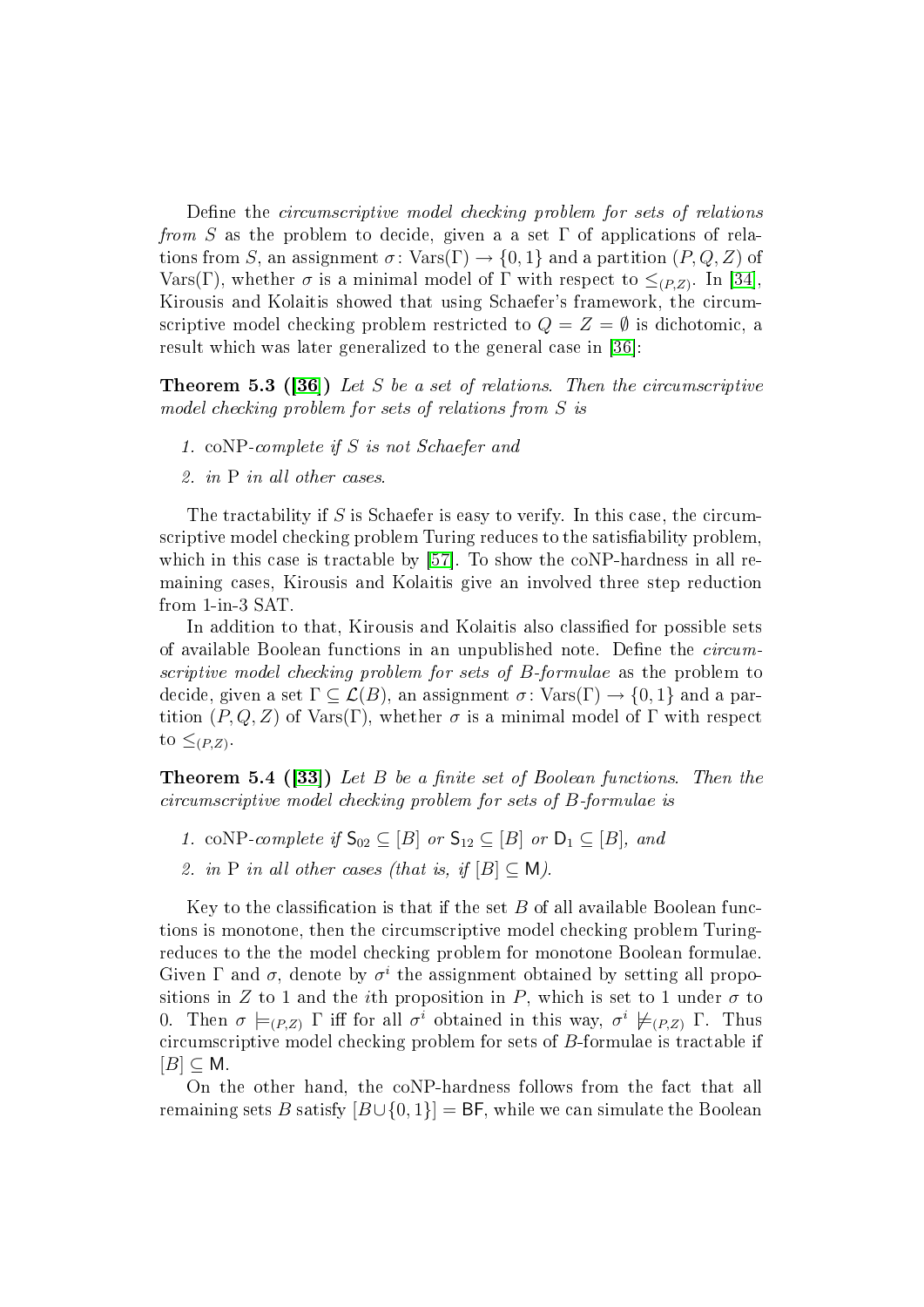constants: If  $B \subseteq R_1$ , then appealing to Lemma [2.1](#page-5-0) suffices. If  $B \subseteq R_1$ , we use the mapping  $\Gamma \mapsto \Gamma' := \Gamma[0/f, 1/t] \cup \{t, f \to \Lambda \text{Vars}(\Gamma)\}\text{, where}$  $\Gamma[0/f, 1/t]$  denotes the set obtained from Γ by replacing all occurrences of 0 by the fresh proposition f and all occurrences of 1 by the fresh proposition t. Notice that any model of  $\Gamma'$  sets t to 1 and that  $\Gamma'$  is satisfied by exactly those assignments that satisfy  $\Gamma$  and additionally the assignment setting all propositions to 1. Thus, if  $B \subseteq R_1$ , we may replace any Boolean function in the original  $\Gamma$  with an equivalent  $(B \cup \{0,1\})$ -formula.

We point out that the original proof in [\[33\]](#page-29-14) builds on results from [\[34\]](#page-29-12), the sketch above provides an alternative proof.

As for the inference problem, the computational complexity of circum-scriptive inference was first studied in 1990 by Cadoli and Lenzerini [\[11\]](#page-27-8). who analyzed the complexity of reasoning under various closed world assumptions. They showed that circumscription for various restrictions on the premises, conclusions and the order still remains intractable and also identi fied tractable fragments. Yet the exact complexity of circumscriptive infer-ence remained open until Eiter and Gottlob [\[20\]](#page-28-6) proved its  $\Pi_2^{\rm p}$ 2 -completeness. This result was further refined both in the framework of restricted sets of available Boolean functions as well as in Schaefer's framework. For the latter, Kirousis and Kolaitis [\[35\]](#page-29-15) proved a dichotomy separating the  $\Pi_2^{\rm p}$  $\frac{\text{p}}{2}$ complete cases and from those in coNP, and conjectured that the cases in coNP could be refined into coNP-complete and tractable ones. While the coNP-completeness for dual Horn relations or bijunctive relations was known from [\[11\]](#page-27-8) and Durand and Hermann showed that this also holds for for affine relations [\[16\]](#page-28-7), Nordh finally affirmatively settled Kirousis and Kolaitis' conjecture in [\[50\]](#page-30-10). For the restricted case of basic circumscription that requires  $Q$  or  $Z$  or both to be empty, the trichotomy was established in [\[19\]](#page-28-8). We state here the result from [\[50\]](#page-30-10).

Say that a relation  $R$  is *negative Horn* if it coincides with the set of models of a Horn formula without positive literals. Define the *circumscriptive* inference problem for sets of relations from  $S$  as the problem to decide, given a set  $\Gamma$  of applications of relations from S, a clause  $\varphi$  and a partition  $(P, Q, Z)$ of  $\text{Vars}(\Gamma \cup \{\varphi\})$ , whether  $\Gamma \models_{(P,Z)} \varphi$ .

**Theorem 5.5 ([\[50\]](#page-30-10))** Let S be a set of relations. Then the circumscriptive inference problem for sets of relations from S is

- 1.  $\Pi_2^{\rm p}$  $2^{P}$ -complete if S is not Schaefer,
- 2. coNP-complete if S is Schaefer but neither negative Horn nor both bijunctive and affine nor both Horn and dual Horn, and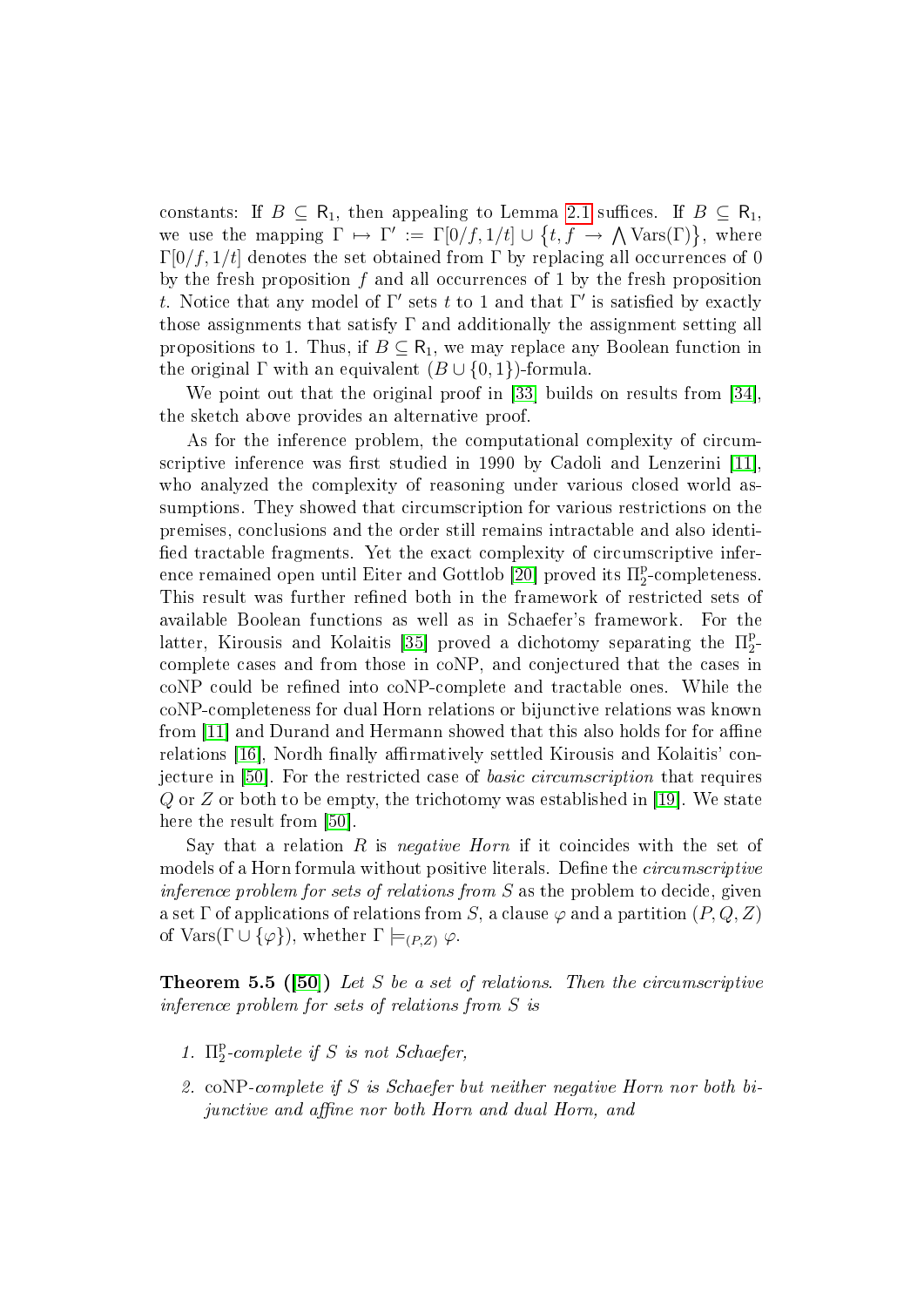3. in P in all other case (that is, if S is negative Horn or both bijunctive and affine or both Horn and dual Horn).

For the approach parameterizing by the set available Boolean functions, the circumscriptive inference problem for sets of  $B$ -formulae was classified in  $|64|$ . Define the *circumscriptive inference problem for sets of B-formulae* as the problem to decide, given a set  $\Gamma \subseteq \mathcal{L}(B)$ , a clause  $\varphi$  and a partition  $(P,Q,Z)$  of Vars( $\Gamma \cup {\varphi}$ ), whether  $\Gamma \models_{(P,Z)} \varphi$ .

**Theorem 5.6 ([\[64\]](#page-30-11))** Let B be a finite set of Boolean functions. Then the circumscriptive inference problem for sets of B-formulae is

- 1.  $\Pi_2^{\rm p}$  $_2^{\text{p}}$ -complete if  $\mathsf{S}_{02} \subseteq [B]$  or  $\mathsf{S}_{12} \subseteq [B]$  or  $\mathsf{D}_1 \subseteq [B]$ ,
- 2. coNP-complete if  $X \subseteq [B] \subseteq Y$  for some  $X \in \{V_2, S_{10}, D_2, L_2\}$  and  $Y \in \{\mathsf{M}, \mathsf{L}\}, \text{ and}$
- 3. in P in all other case (that is, if  $[B] \subseteq N$  or  $[B] \subseteq E$ ).

**Remark 5.7** Unlike the reasoning problems defined for B-default logic and B-autoepistemic logic, here an arbitrary formula is to be tested for implication. The complexity of deciding the circumscriptive inference of a B-formula from a set of B-formulae is the same as above for all sets B except those satisfying  $L_2 \subseteq [B] \subseteq L$ ; for these the problem is only known to be  $\oplus L$ -hard and contained in coNP.

In the remainder of this section, we will consider the counting complexity of circumscription, namely the problem to count the number of minimal models of a given set  $\Gamma$  w.r.t. to a given preorder  $\leq_{(P,Z)}$ . This problem, henceforth referred to as the circumscriptive model counting problem, has recently gained a lot of interest. Its restriction to  $Q = Z = \emptyset$  is equivalent to the *minimal* model counting problem, *i.e.*, the problem of counting the number of minimal models w.r.t. the coordinatewise partial order on assignments induced by  $0 < 1$ . While the problem to count the number of all models of a given formula is well-known to be  $\#P$ -complete via parsimonious reduction [\[68\]](#page-31-1). the exact complexity of the minimal model counting problem was open for a long time. The problem is easily seen to belong to  $\# \text{-coNP}$ , since deciding whether a given assignment is among the minimal models of a given set of formulae is in coNP. Similarly, its #P-hardness via parsimonious reductions is apparent: the mapping  $\varphi \mapsto \{\varphi \wedge \bigwedge_{x_i \in \text{Vars}(\varphi)} (x_i \oplus y_i)\}\$  with  $y_i \notin \text{Vars}(\varphi)$ constitutes a parsimonious reduction from the problem to count the number of all models of a given formula. However, #·coNP-hardness could only be established using reductions under which not all of the classes of the counting polynomial hierarchy are closed.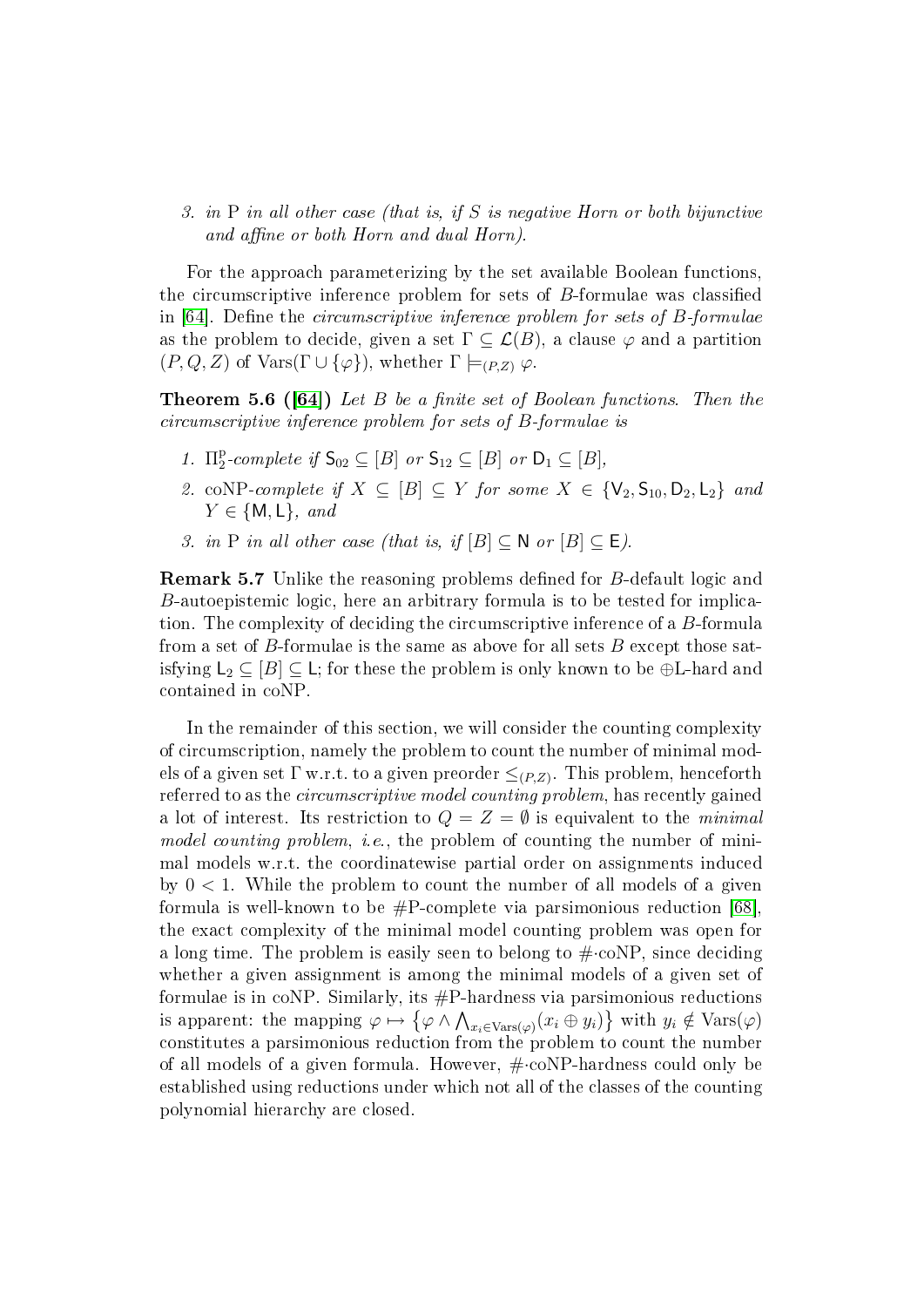In 2000, Durand, Hermann and Kolaitis [\[18\]](#page-28-2) introduced the notion of subtractive reductions which suitably relaxed the notion of parsimonious reductions. Say that a counting problem  $#A$  reduces to a counting problem  $#B$  via strong subtractive reduction if there exists a pair of polynomialtime computable functions f, g such that for all x,  $B(g(x)) \subseteq B(f(x))$  and  $|A(x)| = |B(f(x))| - |B(g(x))|$ . Subtractive reductions are the transitive closure of strong subtractive reductions, *i.e.*,  $#A$  reduces to  $#B$  via subtractive reductions if there exists a finite sequence  $(\#C)_{1\leq i\leq n}$  such that  $\#C_1 = \#A$ ,  $\#C_n = \#B$  and  $\#C_i$  reduces to  $\#C_{i+1}$  via strong subtractive reduction for all  $1 \leq i \leq n$ . Clearly, each parsimonious reduction is also a subtractive reduction. And, more importantly,  $\#P$  and  $\#\cdot\Pi_k^p$  $\frac{p}{k}$ , for all  $k \geq 1$ , are closed under subtractive reductions.

Theorem 5.8 ([\[18\]](#page-28-2)) The minimal model counting problem and the circumscriptive model counting problem are  $\#\text{-}\mathrm{coNP}$ -complete via subtractive reductions.

The counting complexity of the minimal model counting problem was further studied in [\[17\]](#page-28-9). There the authors show that, using Schaefer's framework, the restriction to relations that are either dual Horn, bijunctive or affine reduces the complexity of the problem to  $\#P$ -completeness, whereas the restriction to Horn relations or relations that are both bijunctive an affine yields efficiently computable counting problems. Hence, the counting problem for the case that all relations are both dual Horn and Horn as well as the case that all relations are negative Horn are  $\#P$ -complete while the underlying decision problems are still tractable.

The counting complexity of both the minimal model counting problem and the circumscriptive model counting problem was further studied in [\[66\]](#page-31-3), where the complexity of the fragments obtained by restricting the set of Boolean functions is classified. Here, the counting complexity decreases analogously to the complexity of the underlying decision problem.

**Theorem 5.9 ([\[66\]](#page-31-3))** Let B be a finite set of Boolean functions. Then the minimal model counting problem for B-formulae and the circumscriptive model counting problem for B-formulae is

- 1. # $\text{coNP-complete via subtractive reductions if } S_{02} \subseteq [B]$  or  $S_{12} \subseteq [B]$ or  $D_1 \subseteq [B]$ ,
- 2. #P-complete via subtractive reductions if  $S_{00} \subseteq [B] \subseteq M$  or  $S_{10} \subseteq$  $[B] \subseteq M$  or  $D_2 \subseteq [B] \subseteq M$ ,
- 3. #P-complete via Turing reductions if  $\mathsf{V}_2 \subseteq [B] \subseteq \mathsf{V}$  or  $\mathsf{L}_2 \subseteq [B] \subseteq \mathsf{L}$ , and
- 4. in FP in all other cases (that is, if  $[B] \subset N$  or  $[B] \subset E$ ).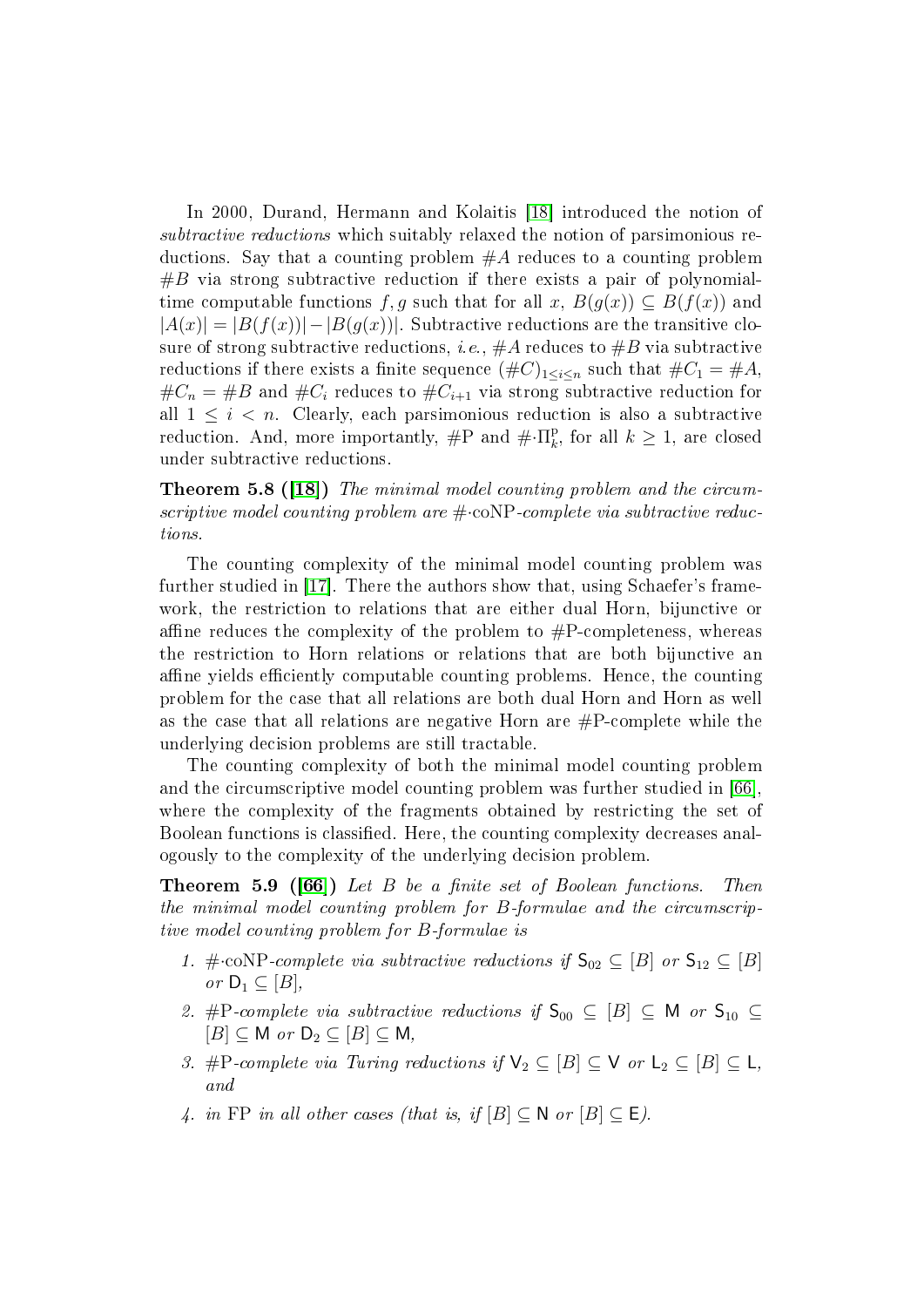# 6 Abduction

Abduction is a fundamental and important form of non-monotonic reasoning introduced by Peirce [\[53\]](#page-30-12). It can be thought of as a form of hypothetical reasoning: to ask what can be abduced from an observation  $\alpha$  is to ask for an explanation, which in conjunction with the given background knowledge accounts for  $\alpha$ . The importance of this formalism to artificial intelligence was first emphasized by Morgan  $[46]$  and has been fruitfully used in many areas of computer science such as medical diagnosis [\[2\]](#page-26-0), text analysis [\[30\]](#page-28-10), system diagnosis  $[63]$ , configuration problems [\[1\]](#page-26-1), temporal knowledge bases [\[5\]](#page-27-9), and has connections to default reasoning [\[60\]](#page-30-14).

Here we will consider logic based abduction in which the background theory is represented by a logical theory, specifically in propositional logic. Hence, the abduction problem can in general be formulated as the problem, given a knowledge base  $\Gamma \subseteq \mathcal{L}$ , a set  $A \subseteq \text{Vars}(\Gamma)$  of propositions called hypothesis, and an observation  $q \in \text{Vars}(\Gamma)$ , to compute a set  $E \subseteq \text{Lists}(A)$ of literals over A such that  $\Gamma \cup E$  is consistent and  $\Gamma \cup E$  = q. If such a set E exists, then it is called an explanation for the abduction problem  $\mathcal{P} = (\Gamma, A, q).$ 

The computational complexity of this problem has first been considered by Selman and Levesque [\[60\]](#page-30-14), who showed that it is NP-hard to compute an explanation if  $\Gamma$  is restricted to Horn clauses. Independently, Friedrich, Gottlob and Nejdl [\[23\]](#page-28-11) studied the problem for definite Horn clauses. They show that deciding whether a given proposition is contained in some or all explanations is tractable whereas deciding whether a proposition is contained in a subset-minimal explanation is NP-complete. It is yet tractable to compute some subset-minimal explanation in this case [\[8\]](#page-27-10). Further results were obtained by Eshghi [\[22\]](#page-28-12), who proved that finding subset-minimal explanations becomes tractable if  $\Gamma$  is acyclic Horn and its pseudo-completion is unit-refutable. Finally, the complexity of logic-based abduction was settled by Eiter and Gottlob.

### <span id="page-23-0"></span>Theorem 6.1 ([\[21\]](#page-28-13))

- 1. To decide, given an abduction problem  $\mathcal{P} = (\Gamma, A, q)$  and a set  $E \subseteq$ Lits(A), whether E is an explanation for  $P$  is  $D^P$ -complete.
- 2. To decide, given an abduction problem  $P$ , whether there exists an explanation for  $P$  is  $\Sigma_2^{\rm p}$  $2^{p}$ -complete.
- 3. To decide, given an abduction problem  $P$  and a proposition  $p$ , whether all explanations for  $P$  contain p is  $\Pi_2^{\rm p}$  $2^{p}$ -complete.

These results also hold for subset-minimal explanations.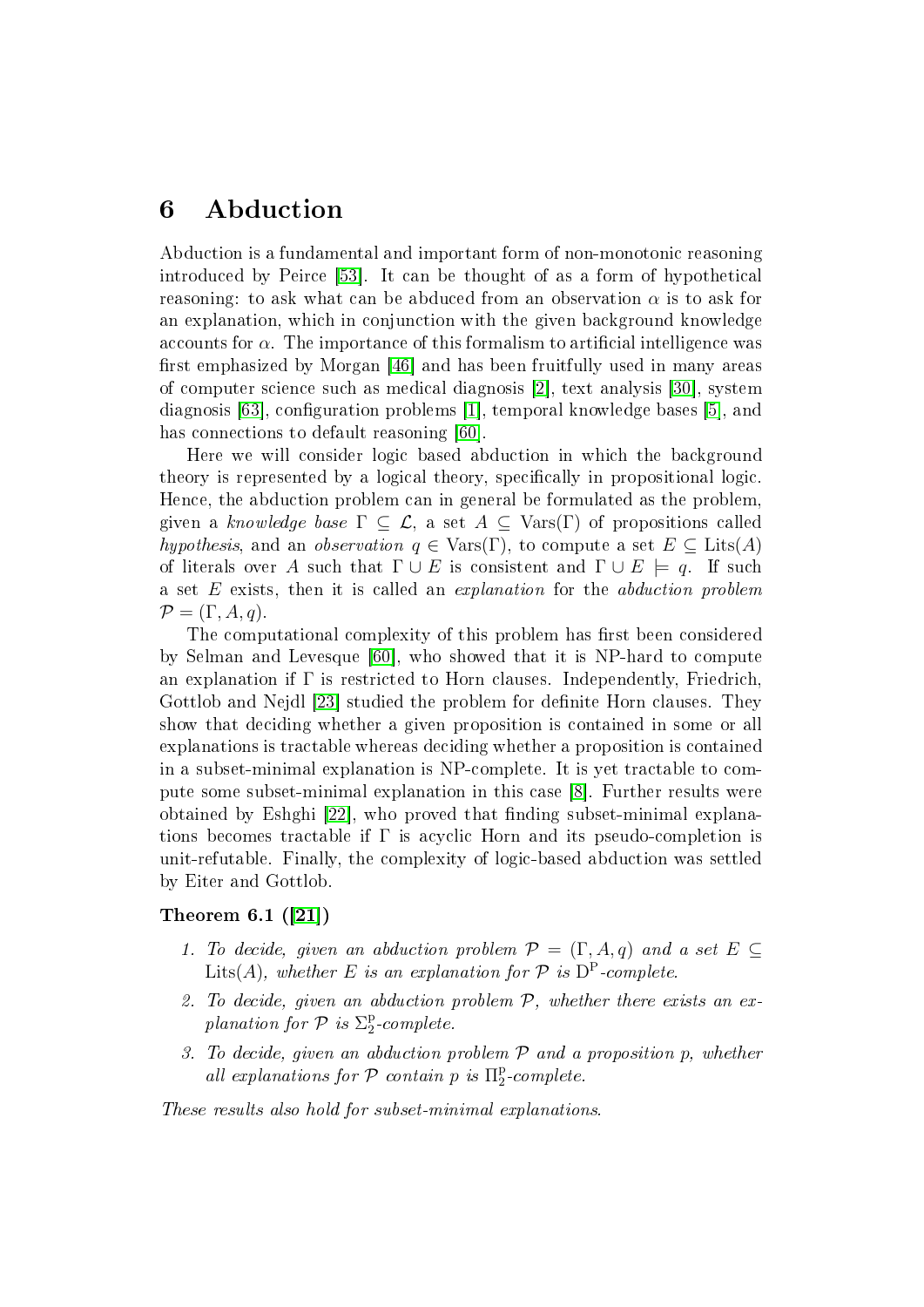Eiter and Gottlob [\[21\]](#page-28-13) also studied the complexity of abduction for preference relations other than subset-minimality, but to include these results here would go beyond the scope of this survey. As in most cases the com-plexity of the first and the third problem in Theorem [6.1](#page-23-0) can be derived from the question whether an explanation exists, we will henceforth focus on the complexity of deciding the existence of an explanation.

Due to its applications to knowledge-based systems, it is natural to consider the complexity of this problem in Schaefer's framework. Using this approach Creignou and Zanuttini [\[15\]](#page-27-11) showed that the complexity of deciding the existence of an explanation forms a trichotomy. Define the *explanation* existence problem for sets of relations from S as the problem to decide, given a set  $\Gamma$  of applications of relations from S, a set  $A \subset \text{Vars}(\Gamma)$  of propositions. and a proposition  $q \in \text{Vars}(\Gamma) \setminus A$ , whether there exists a set  $E \subseteq \text{Lists}(A)$ such that  $\Gamma \cup E$  is consistent and  $\Gamma \cup E \models q$ . Say that a relation R is IHS-B– if if it coincides with the models of a CNF formula whose clauses are all of one of the following types:  $(x_i)$ ,  $(\neg x_{i_1} \lor x_{i_2})$ ,  $(\neg x_{i_1} \lor \cdots \lor \neg x_{i_k})$  for some  $k > 0$ . Analogously say that a relation R is IHS-B+ if if it coincides with the models of a CNF formula whose clauses are all of one of the following types:  $(\neg x_i)$ ,  $(\neg x_{i_1} \lor x_{i_2})$ ,  $(x_{i_1} \lor \cdots \lor x_{i_k})$  for some  $k > 0$ . Clearly, any IHS-Bformula (resp. IHS-B+) formula is Horn (resp. dual Horn).

<span id="page-24-0"></span>**Theorem 6.2 ([\[15\]](#page-27-11))** Let S be a set of relations. Then the explanation existence problem for sets of relations from S is

- 1.  $\Sigma_2^{\rm p}$  $2^{P}$ -complete if S is not Schaefer,
- 2. NP-complete if S is either Horn or dual Horn but neither bijunctive nor affine nor definite Horn nor IHS-B+ nor IHS-B-,
- 3. in P if S is bijunctive or affine or definite Horn or IHS-B+ or IHS-B-.

As for restricted sets  $\Gamma$  the restriction of the query q to a positive proposition does no longer come without loss of generality, variants of this problem have been studied, where the observation is a term (a conjunction of literals), a clause or an arbitrary formula. For example, if one allows for the query to be a literal instead of a proposition, then the explanation existence problem for definite Horn relations becomes NP-complete (apart from that, the classi-fication of Theorem [6.2](#page-24-0) remains valid). For the case that the observation is a term, a trichotomy has been established in [\[51\]](#page-30-15): here only the case that all relations are affine remains tractable, while Horn relations, dual Horn relations and relations expressible using either only  $(\neg x_{i_1} \lor x_{i_2})$ , or only  $(x_{i_1} \leftrightarrow x_{i_2})$ and  $(x_{i_1} \vee x_{i_2})$ , or only  $(x_{i_1} \leftrightarrow x_{i_2})$  and  $(\neg x_{i_1} \vee \neg x_{i_2})$  lead to NP-complete fragments. Further loosening the restriction on the observations to allow for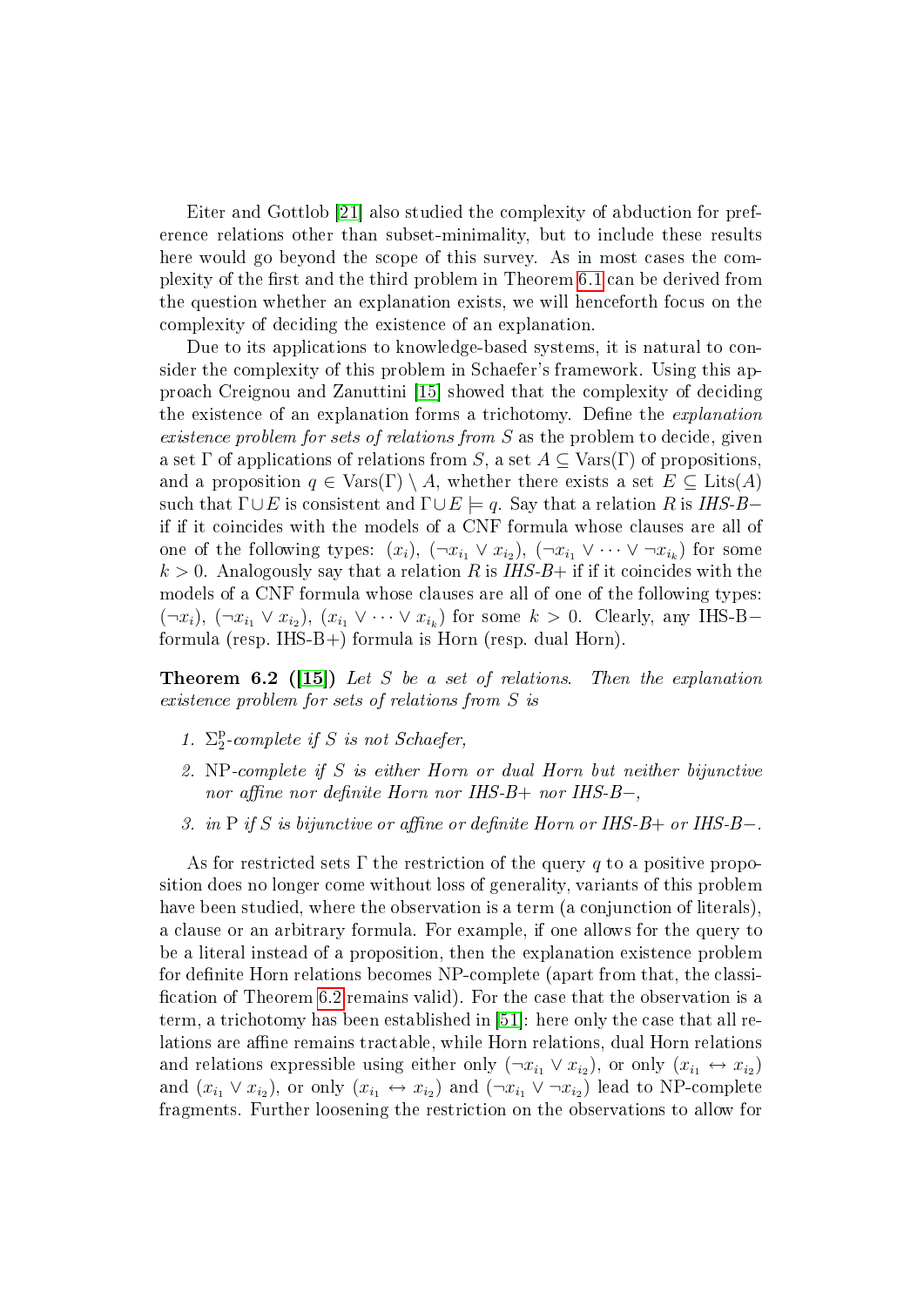an arbitrary formula leads to a dichotomic classication into NP-complete fragments (if the set of relations is Schaefer) and  $\Sigma^\text{p}_2$ 2 -complete fragments (in all other cases). These results are summarized and extended to also cover clauses and arbitrary formulae and to several restrictions on the hypothesis in [\[52\]](#page-30-16).

Seeking further insights into the sources of complexity, abduction has also been studied for restricted sets of Boolean functions. In [\[13\]](#page-27-12), Creignou, Schmidt and Thomas completely classified the complexity of the *explanation* existence problem for B-formulae, defined as the problem to decide, given a given a set  $\Gamma \subseteq \mathcal{L}(B)$  a set  $A \subseteq \text{Vars}(\Gamma)$  of propositions, and an observation  $q \in \text{Vars}(\Gamma) \setminus A$ , whether there exists a set  $E \subseteq \text{Lists}(A)$  such that  $\Gamma \cup E$  is consistent and  $\Gamma \cup E \models q$ 

**Theorem 6.3 ([\[13\]](#page-27-12))** Let B be a finite set of Boolean functions. Then the explanation existence problem for B-formulae is

- 1.  $\Sigma_2^{\rm p}$  $_2^{\text{p}}$ -complete if  $\mathsf{S}_{02} \subseteq [B]$  or  $\mathsf{S}_{12} \subseteq [B]$  or  $\mathsf{D}_1 \subseteq [B]$ ,
- 2. NP-complete if  $S_{00} \subseteq [B] \subseteq M$  or  $S_{10} \subseteq [B] \subseteq M$  or  $D_2 \subseteq [B] \subseteq M$ , and
- 3. in P in all other cases (that is, if  $[B] \subseteq E$  or  $[B] \subseteq V$  or  $[B] \subseteq L$ ).

The complexity of this problem for observations represented by clauses, terms and B-formula was also classified. The relaxation to clauses does not alter the complexity classification; however, the relaxation to observations represented by terms increases the complexity of the cases satisfying  $[B \cup$  ${0, 1} = V$  to NP-completeness. Lastly, if the observation is formalized as a  $B$ -formula then the classification becomes dichotomic with the clones above E, V or L being  $\Sigma_2^p$ <sup>p</sup>-complete and all remaining clones being tractable; thus skipping the intermediate NP level.

The complexity of propositional abduction has thus been systematically studied and is well understood. The counting complexity of abduction was first studied by Hermann and Pichler  $[28, 29]$  $[28, 29]$ . The problems arising in this context are the problem to count the number of all explanations as well as the problem to count the number of minimal explanations with respect to a given preference relation, e.g., the subset-minimal explanations or explanations of minimal cardinality. From the set of counting problems for abduction studied by Hermann and Pichler, we will consider the following two problems:

(Explanation counting) Given a set  $\Gamma \subseteq \mathcal{L}$ , a set  $A \subseteq \text{Vars}(\Gamma)$ , and a conjunction  $q_1 \wedge \cdots \wedge q_n$  or propositions from  $\text{Vars}(\Gamma) \setminus A$ , to count the number of all sets  $E \subseteq A$  such that  $\Gamma \cup E$  is consistent and  $\Gamma \cup E \models q_1 \wedge \cdots \wedge q_n$ .

(Subset-minimal explanation counting) Given a set  $\Gamma \subseteq \mathcal{L}$ , a set  $A \subseteq$ Vars(Γ), and a conjunction  $q_1 \wedge \cdots \wedge q_n$  or propositions from  $\text{Vars}(\Gamma) \setminus A$ ,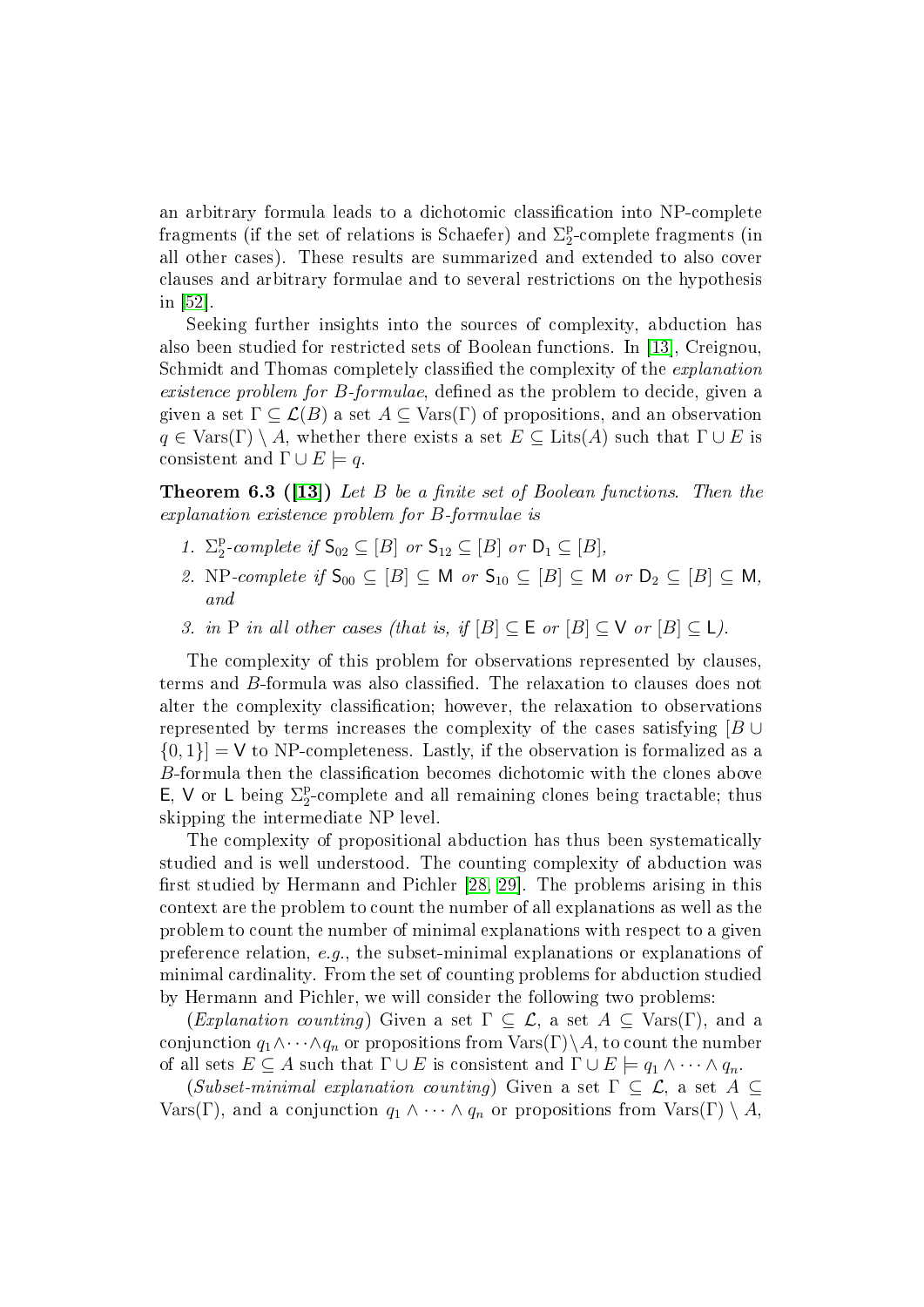to count the number of all sets  $E \subseteq A$  such that  $\Gamma \cup E$  is consistent and  $\Gamma \cup E \models q_1 \wedge \cdots \wedge q_n.$ 

**Theorem 6.4 ([\[28\]](#page-28-3))** The explanation counting problem and the subsetminimal explanation counting problem are  $\#$ -coNP-complete via subtractive reductions.

However, if one restricts  $\Gamma$  be be a set of applications of relations from a fixed set  $S$  of available relations, then the counting complexity drops by at least one level of the counting polynomial hierarchy: The explanation counting problem for sets of relations from S is  $\#P$ -complete if S is Horn or dual Horn or bijunctive; it is contained in FP if  $S$  is affine and the explanations are allowed to contain literals instead of propositions. On the other hand, the subset-minimal explanation counting problem for sets of relations from S is  $\#P$ -complete in all of the previously mentioned cases.

In addition to these results, the complexity of counting all explanations in the case that  $\Gamma$  is represented by a set of B-formulae and the observation is a single proposition was also studied in [\[13\]](#page-27-12). There both variants, to count the number of (positive) explanations and to count the number of literal explanations, have been studied.

<span id="page-26-2"></span>**Theorem 6.5 ([\[13\]](#page-27-12))** Let B be a finite set of Boolean functions. Then the explanation counting problem for sets of B-formulae is

- 1. # $\cdot$ coNP-complete if  $S_{02} \subset [B]$  or  $S_{12} \subset [B]$  or  $D_1 \subset [B]$ ,
- 2. #P-complete if  $\mathsf{V}_2 \subseteq [B] \subseteq \mathsf{M}$  or  $\mathsf{S}_{10} \subseteq [B] \subseteq \mathsf{M}$  or  $\mathsf{D}_2 \subseteq [B] \subseteq \mathsf{M}$ , and
- 3. in FP in all other cases (that is, if  $[B] \subseteq E$  or  $[B] \subseteq L$ ),

via subtractive reductions. If explanations are restricted to contain positive literals only, then the problem is contained in FP for  $\mathsf{V}_2 \subseteq [B] \subseteq \mathsf{V}$  and only known to be in #P for  $L_2 \subseteq [B] \subseteq L$ .

The open case in Theorem [6.5](#page-26-2) is equivalent to the case where  $\Gamma$  is re-stricted to a set of affine relations. This case was already left open in [\[28\]](#page-28-3).

# <span id="page-26-1"></span>References

- [1] J. Amilhastre, H. Fargier, and P. Marquis. Consistency restoration and explanations in dynamic CSPs. Artif. Intell.,  $135(1-2):199-234$ . 2002.
- <span id="page-26-0"></span>[2] T. Bylander, D. Allemang, M. C. Tanner, and J. R. Josephson. Some results concerning the computational complexity of abduction. In *Proc. 1st KR*, pages  $44-54$ , 1989.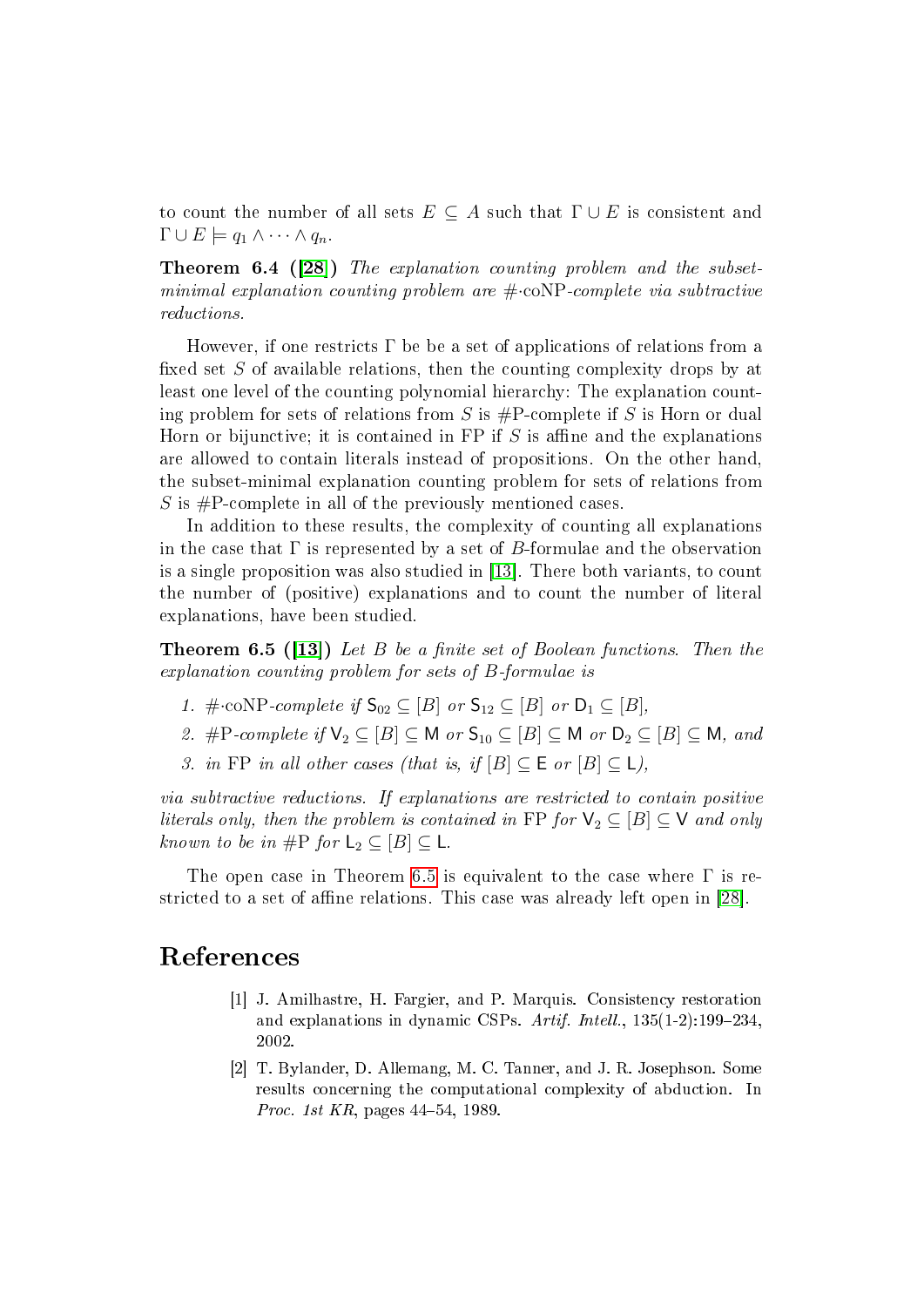- <span id="page-27-5"></span>[3] M. Bauland, E. Böhler, N. Creignou, S. Reith, H. Schnoor, and H. Vollmer. The complexity of problems for quantified constraints. Theory Comput. Syst.,  $47(2):454-490$ , 2010.
- <span id="page-27-0"></span>[4] R. Ben-Eliyahu-Zohary. Yet some more complexity results for default logic. Artif. Intell., 139(1):1-20, 2002.
- <span id="page-27-9"></span>[5] M. Bouzid and A. Ligeza. Temporal causal abduction. Constraints.  $5(3):303-319, 2000.$
- <span id="page-27-2"></span>[6] O. Beyersdorff, A. Meier, M. Thomas, and H. Vollmer. The complexity of propositional implication. Inf. Process. Lett., 109(18):1071 1077, 2009.
- <span id="page-27-1"></span>[7] O. Beyersdorff, A. Meier, M. Thomas, and H. Vollmer. The complexity of reasoning for fragments of default logic. In Proc. 12th SAT, volume 5584 of  $LNCS$ , pages 51–64, Berlin Heidelberg New York. 2009. Springer.
- <span id="page-27-10"></span>[8] T. Bylander. The monotonic abduction problem: A functional characterization on the edge of tractability. In Proc. 2nd KR, pages  $70-77$ . 1991.
- <span id="page-27-7"></span>[9] M. Cadoli. The complexity of model checking for circumscriptive formulae. *Inf. Process. Lett.*,  $44:113-118$ ,  $1992$ .
- <span id="page-27-3"></span>[10] P. Chapdelaine, M. Hermann, and I. Schnoor. Complexity of default logic on generalized conjunctive queries. In Proc. 9th LPNMR, volume 4483 of Lecture Notes in Computer Science, pages 58–70. Springer, 2007.
- <span id="page-27-8"></span>[11] M. Cadoli and M. Lenzerini. The complexity of propositional closed world reasoning and circumscription. J. Comput. Syst. Sci.,  $48(2):255-310, 1994.$
- <span id="page-27-6"></span>[12] N. Creignou, A. Meier, M. Thomas, and H. Vollmer. The complexity of reasoning for fragments of autoepistemic logic. In Circuits, Logic, and Games, volume 10061 of Dagstuhl Seminar Proceedings, 2010.
- <span id="page-27-12"></span>[13] N. Creignou, J. Schmidt, and M. Thomas. Complexity of propositional abduction for restricted sets of Boolean functions. In Proc. 12th KR. AAAI, 2010.
- <span id="page-27-4"></span>[14] Nadia Creignou and Heribert Vollmer. Boolean constraint satisfaction problems: When does post's lattice help? In N. Creignou, Ph. G. Kolaitis, and H. Vollmer, editors, Complexity of Constraints, volume 5250 of Lecture Notes in Computer Science, pages 3-37, Berlin Heidelberg New York, 2008. Springer.
- <span id="page-27-11"></span>[15] N. Creignou and B. Zanuttini. A complete classification of the complexity of propositional abduction. SIAM J. Comput.,  $36(1):207-229$ . 2006.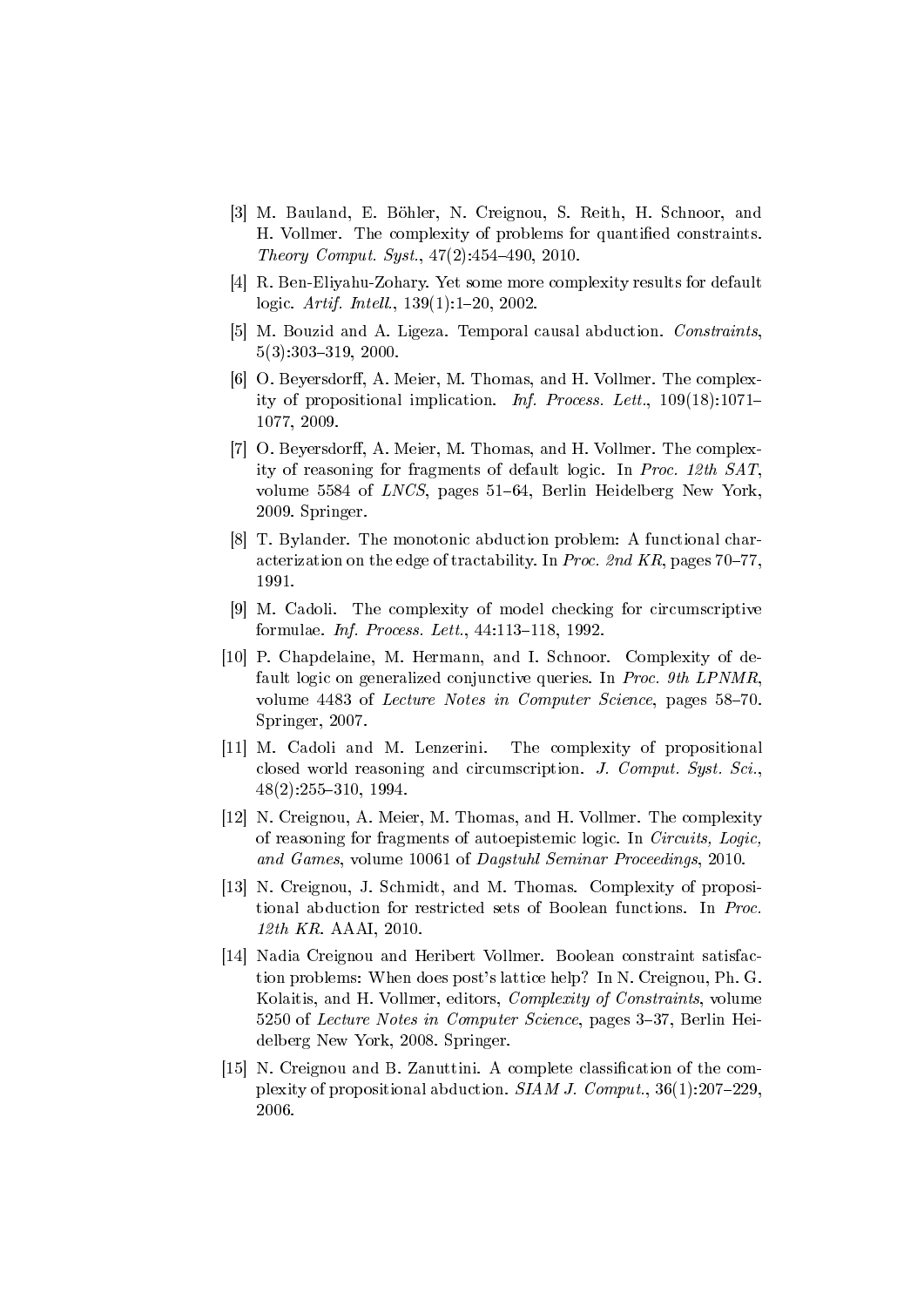- <span id="page-28-7"></span>[16] A. Durand and M. Hermann. The inference problem for propositional circumscription of affine formulas is coNP-complete. In *Proc.* 20th  $STACS$ , volume 2607 of *LNCS*, pages 451–462. Springer, 2003.
- <span id="page-28-9"></span>[17] A. Durand and M. Hermann. On the counting complexity of propositional circumscription. Inf. Process. Lett.,  $106(4):164-170$ ,  $2008$ .
- <span id="page-28-2"></span>[18] A. Durand, M. Hermann, and P. G. Kolaitis. Subtractive reductions and complete problems for counting complexity classes. Theoretical  $Computer\, Science, 340(3):496-513, 2005.$
- <span id="page-28-8"></span>[19] A. Durand, M. Hermann, and G. Nordh. Trichotomy in the complexity of minimal inference. In Proc.  $24th$  LICS, pages 387-396. IEEE Computer Society, 2009.
- <span id="page-28-6"></span>[20] T. Eiter and G. Gottlob. Propositional circumscription and extended closed world reasoning are  $\Pi_2^p$  $\frac{p}{2}$ -complete. Theoretical Computer Science,  $114(2):231-245$ , 1993. Addendum in TCS 118 (1993), page 15.
- <span id="page-28-13"></span>[21] T. Eiter and G. Gottlob. The complexity of logic-based abduction. J.  $ACM$ ,  $42(1):3-42$ , 1995.
- <span id="page-28-12"></span>[22] K. Eshghi. A tractable class of abduction problems. In Proc. 13th IJCAI, pages  $3-8$ . Morgan Kaufmann, 1993.
- <span id="page-28-11"></span>[23] G. Friedrich, G. Gottlob, and W. Nejdl. Hypothesis classication, abductive diagnosis and therapy. In Expert Systems in Engineering, volume  $462$  of *LNCS*, pages  $69-78$ . Springer, 1990.
- <span id="page-28-0"></span>[24] G. Gottlob. Complexity results for nonmonotonic logics. J. Log.  $Comput., 2(3):397-425, 1992.$
- <span id="page-28-1"></span>[25] G. Gottlob. NP trees and Carnap's modal logic. J.  $ACM$ ,  $42:421-457$ . 1995.
- <span id="page-28-4"></span>[26] G. Gottlob. Translating default logic into standard autoepistemic logic. J.  $ACM$ ,  $42(4):711-740$ , 1995.
- <span id="page-28-5"></span>[27] M. Gelfond, H. Przymusinska, and T. C. Przymusinski. On the relationship between circumscription and negation as failure. Artificial  $Intelligence, 38(1):75-94, 1989.$
- <span id="page-28-3"></span>[28] M. Hermann and R. Pichler. Counting complexity of propositional abduction. In Proc. 20th IJCAI, volume 4451 of LNCS, pages 417 422. Springer, 2007.
- <span id="page-28-14"></span>[29] M. Hermann and R. Pichler. Counting complexity of minimal cardinality and minimal weight abduction. In Proc. 11th JELIA, volume 5293 of *LNCS*, pages 206-218. Springer, 2008.
- <span id="page-28-10"></span>[30] J. R. Hobbs, M. E. Stickel, D. E. Appelt, and P. A. Martin. Interpretation as abduction. Artif. Intell.,  $63(1-2):69-142$ , 1993.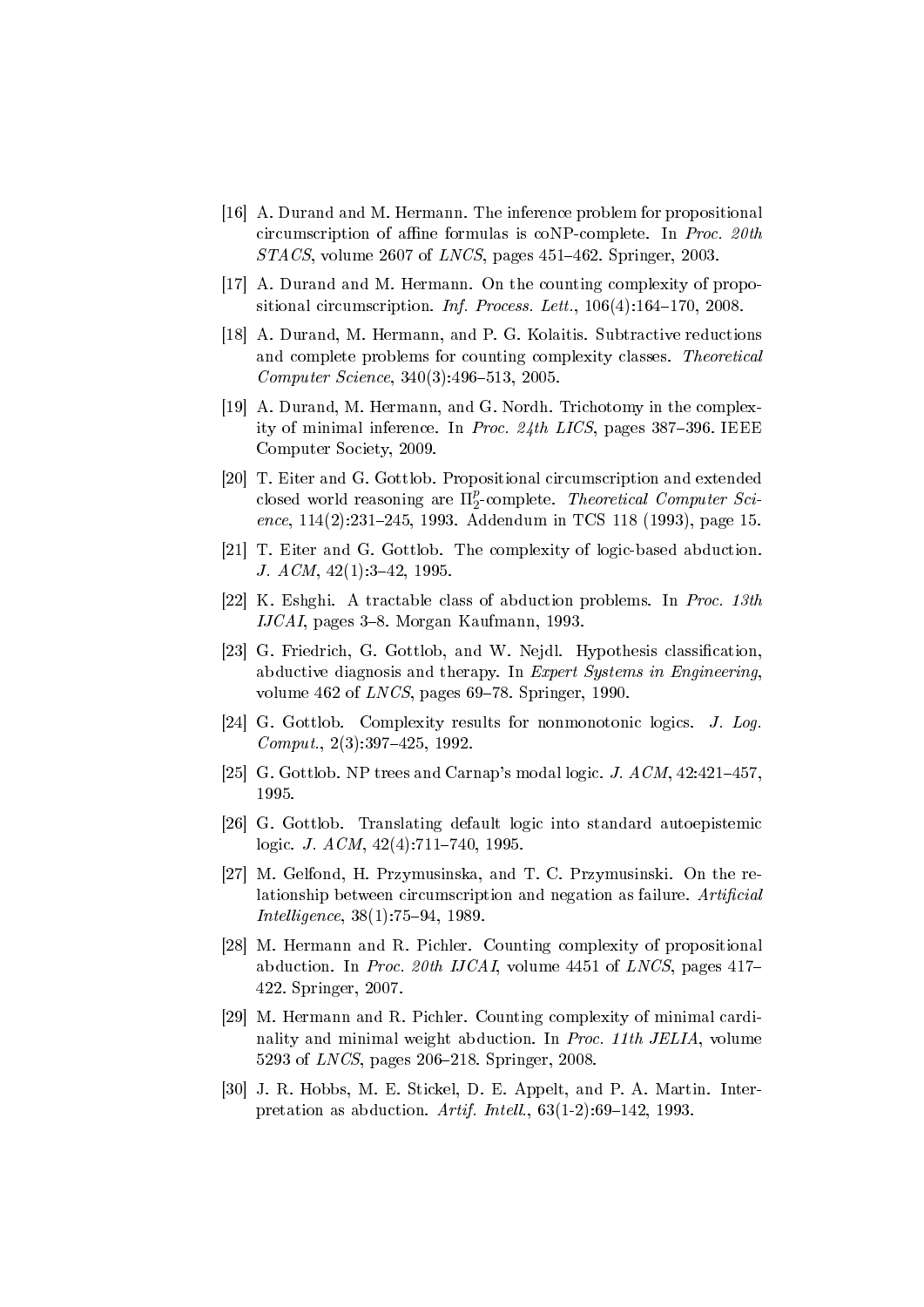- <span id="page-29-3"></span>[31] L. Hemaspaandra and H. Vollmer. The satanic notations: counting classes beyond  $\#P$  and other definitional adventures. Complexity Theory Column 8, ACM-SIGACT News,  $26(1):2-13$ , 1995.
- <span id="page-29-9"></span>[32] T. Janhunen. On the intertranslatability of non-monotonic logics. Ann. Math. Artif. Intell.,  $27(1-4):79-128$ , 1999.
- <span id="page-29-14"></span>[33] L. M. Kirousis and P. Kolaitis. The complexity of minimal satisfiability in Post's lattice. Unpublished notes, 2001.
- <span id="page-29-12"></span>[34] L. M. Kirousis and P. Kolaitis. The complexity of minimal satisfiability problems. In *Proc. 18th STACS*, volume 2010 of *LNCS*, pages 407418. Springer, 2001.
- <span id="page-29-15"></span>[35] L. M. Kirousis and P. G. Kolaitis. A dichotomy in the complexity of propositional circumscription. In Proc. 16th LICS, pages 71-80, 2001.
- <span id="page-29-13"></span>[36] L. M. Kirousis and P. Kolaitis. The complexity of minimal satisfiability problems. Information and Computation,  $187(1):20-39$ , 2003.
- <span id="page-29-7"></span>[37] K. Konolige. On the relation between default and autoepistemic logic. Artif. Intell., 35(3):343-382, 1988. Erratum: Artif. Intell., 41(1):115.
- <span id="page-29-0"></span>[38] H. A. Kautz and B. Selman. Hard problems for simple default logics. Artif. Intell., 49:243-279, 1991.
- <span id="page-29-11"></span>[39] V. Lifschitz. Computing circumscription. In Proc. 9th IJCAI, pages 121–127. Morgan Kaufman, 1985.
- <span id="page-29-2"></span>[40] F. Laroussinie, N. Markey, and P. Schnoebelen. Model checking  $CTL^+$  and FCTL is hard. In *Proc. 4th FoSSaCS*, volume 2030 of  $LNCS$ , pages 318–331. Springer, 2001.
- <span id="page-29-1"></span>[41] P. Liberatore and M. Schaerf. The complexity of model checking for propositional default logics. Data Knowl. Eng.,  $55(2):189-202$ , 2005.
- <span id="page-29-10"></span>[42] J. McCarthy. Circumscription  $-A$  form of non-monotonic reasoning. Artif. Intell., 13:27-39, 1980.
- <span id="page-29-6"></span>[43] D. McDermott. Non-monotonic logic II: nonmonotonic modal theories. *J. ACM*,  $29:33-57$ , 1982.
- <span id="page-29-5"></span>[44] D. McDermott and J. Doyle. Non-monotonic logic I. Artif. Intell. 13:41-72, 1980.
- <span id="page-29-4"></span>[45] R. C. Moore. Semantical considerations on modal logic. Artificial  $Intelligence, 25:75-94, 1985.$
- <span id="page-29-16"></span>[46] C. G. Morgan. Hypothesis generation by machine. Artif. Intell.  $2(2):179-187, 1971.$
- <span id="page-29-8"></span>[47] V. W. Marek and M. Truszczyński. Relating autoepistemic and default logics. In Proc. 1st  $KR$ , pages 276–288. Morgan Kaufmann, 1989.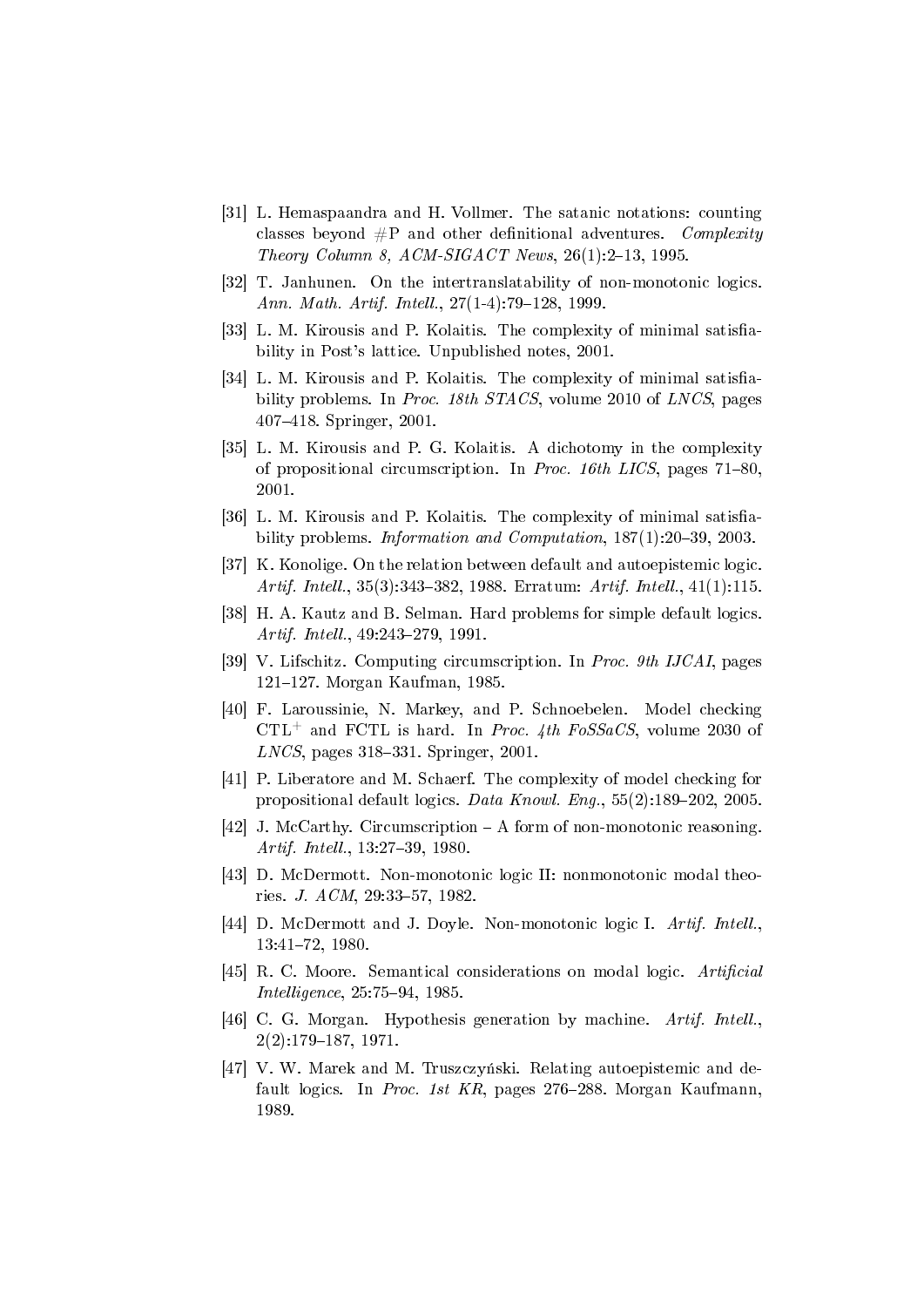- <span id="page-30-8"></span>[48] V. W. Marek and M. Truszczyński. Modal logic for default reasoning. Ann. Math. Artif. Intell.,  $1:175-302$ , 1990.
- <span id="page-30-9"></span>[49] I. Niemelä. Towards automatic autoepistemic reasoning. In Proc. 2th *JELIA*, volume 478 of *LNCS*, pages  $428-443$ . Springer, 1990.
- <span id="page-30-10"></span>[50] G. Nordh. A trichotomy in the complexity of propositional circumscription. In Proc. 11th LPAR, volume 3452 of LNCS, pages  $257-269$ . Springer, 2005.
- <span id="page-30-15"></span>[51] G. Nordh and B. Zanuttini. Propositional abduction is almost always hard. In Proc. 19th IJCAI, pages 534–539. Professional Book Center. 2005.
- <span id="page-30-16"></span>[52] G. Nordh and B. Zanuttini. What makes propositional abduction tractable.  $Artif. Intell., 172(10):1245-1284, 2008.$
- <span id="page-30-12"></span>[53] C. S. Peirce. Abduction and induction. In Philosophical writings of Peirce, chapter 11, pages  $150-156$ . Dover, New York, 1955.
- <span id="page-30-1"></span>[54] N. Pippenger. On simultaneous resource bounds. In Proc. 20th FOCS, pages 307-311. IEEE Computer Society Press, 1979.
- <span id="page-30-0"></span>[55] E. Post. The two-valued iterative systems of mathematical logic. Ann. Math. Stud.,  $5:1-122$ , 1941.
- <span id="page-30-2"></span>[56] R. Reiter. A logic for default reasoning.  $Artif.$  Intell.,  $13:81-132$ . 1980.
- <span id="page-30-5"></span>[57] T. J. Schaefer. The complexity of satisfiability problems. In Proc. 10th STOC, pages 216–226. ACM Press, 1978.
- <span id="page-30-6"></span>[58] I. Schnoor. The Weak Base Mthod for Constraint Satisfaction. PhD thesis, Leibniz Universität Hannover, 2007.
- <span id="page-30-7"></span>[59] Grigori Shvarts. Autoepistemic modal logics. In Proc. 3rd TARK, pages 97-109. Morgan Kaufmann, 1990.
- <span id="page-30-14"></span>[60] B. Selman and H. Levesque. Abductive and default reasoning: A computational core. In Proc. 8th  $AAAI$ , pages 343-348. AAAI Press, 1990.
- <span id="page-30-3"></span>[61] J. Stillman. It's not my default: The complexity of membership problems in restricted propositional default logics. In Proc. 8th AAAI, pages 571–578, 1990.
- <span id="page-30-4"></span>[62] J. Stillman. The complexity of propositional default logics. In Proc.  $10th$  AAAI, pages 794-800, 1992.
- <span id="page-30-13"></span>[63] M. Stumptner and F. Wotawa. Diagnosing tree-structured systems. Artif. Intell.,  $127(1):1-29$ , 2001.
- <span id="page-30-11"></span>[64] M. Thomas. The complexity of circumscriptive inference in Post's lattice. In Proc. 10th LPNMR, volume 5753 of LNCS, pages 290– 302. Springer, 2009.